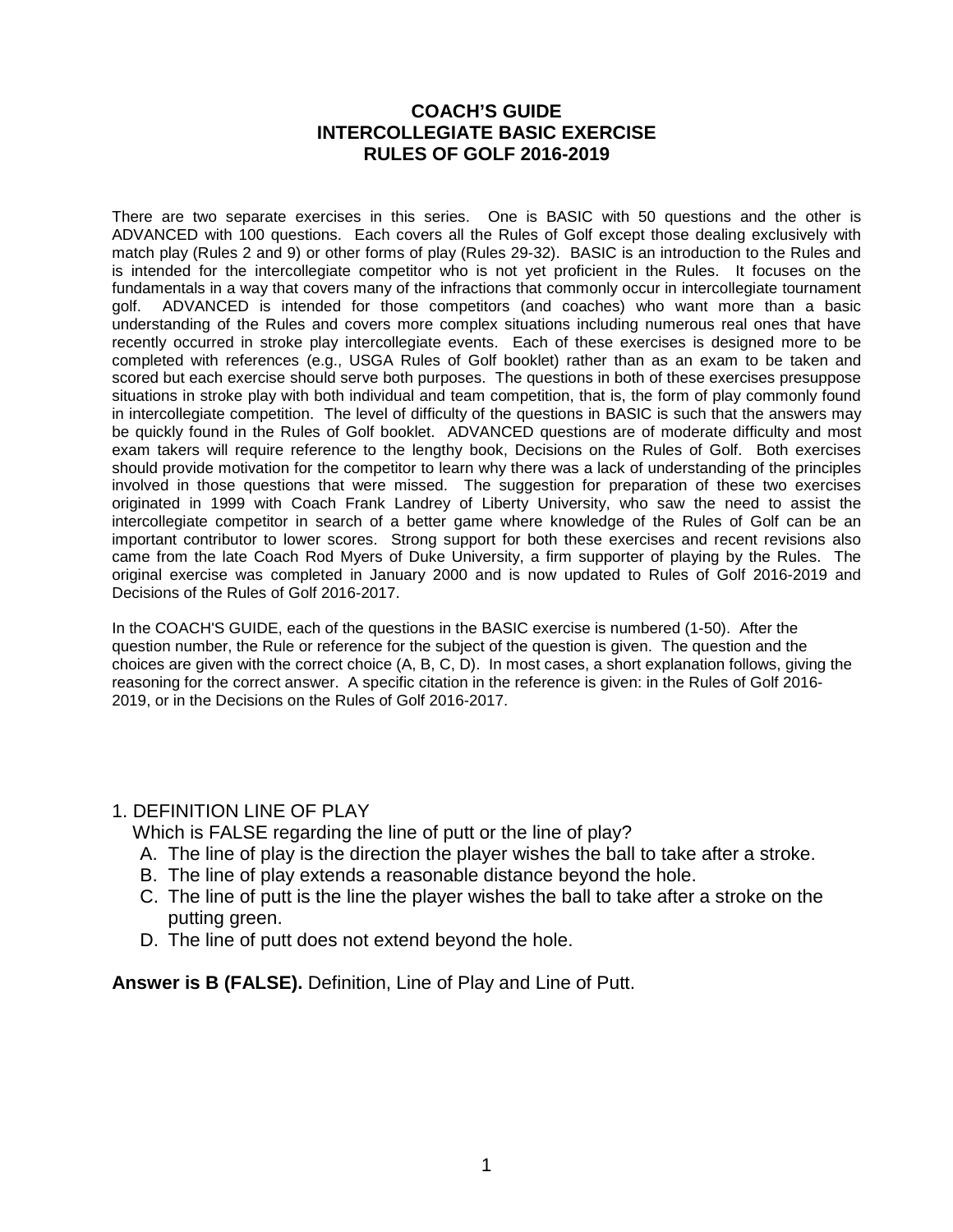### 2. RULES 14-2,-3,-4

 After playing two strokes in heavy rain, a player's ball lies on the putting green. During the stroke of the first putt, a coach holds an umbrella over the player's head. For the second putt, since the grip of the putter is wet, the player wraps a towel around the grip. The putter strikes the ball twice in the course of the stroke but the ball is holed. What is the player's score for the hole?

- A. 5.
- B. 7.
- C. 9.
- D. The player is disqualified.

**Answer is B.** There are three issues here:

(1) In making a stroke, a player must not accept physical assistance or protection from the elements by anyone, Rule 14-2. There is a penalty of two strokes.

(2) The player is allowed to wrap a towel around the grip as an exception to the artificial device prohibition of Rule 14-3c. No penalty is incurred.

(3) When the player struck the ball more than once in making the stroke, it was a violation of Rule 14-4. There is a penalty of one stroke.

Consequently, the player made a total of four strokes with the ball in play and incurred a total penalty of a three strokes for a score of seven for the hole.

### 3. RULE 25-1

 Casual water covers the lower half of the putting green where the player's ball lies. The nearest point of relief (point A), not nearer the hole or in a hazard, where the ball could be positioned so that the player has no interference by the casual water (complete relief) is several feet off the putting green in light rough. What is the ruling?

- A. The player is not entitled to relief in this situation.
- B. The ball may be lifted and placed at point A.
- C. The ball may be lifted and dropped at point A.
- D. The ball may be lifted and placed at the nearest point on the putting green that affords maximum available relief.

**Answer is B.** In this situation, complete relief from the casual water may be found at point A. Therefore, if the player takes relief from the casual water, Rule 25-1b (iii) requires that the player lift the ball and place it at point A. The Rule also notes that the nearest point of relief may be off the putting green.

### 4. DEFINITION BUNKER

Which is FALSE regarding a bunker?

- A. A ball is in a bunker when it lies in or any part of it touches the bunker.
- B. The margin of a bunker extends vertically upwards.
- C. Grass-covered ground within the bunker is not part of the bunker.
- D. A bunker is a hazard that contains sand or the like.

**Answer is B (FALSE).** Definition, Bunker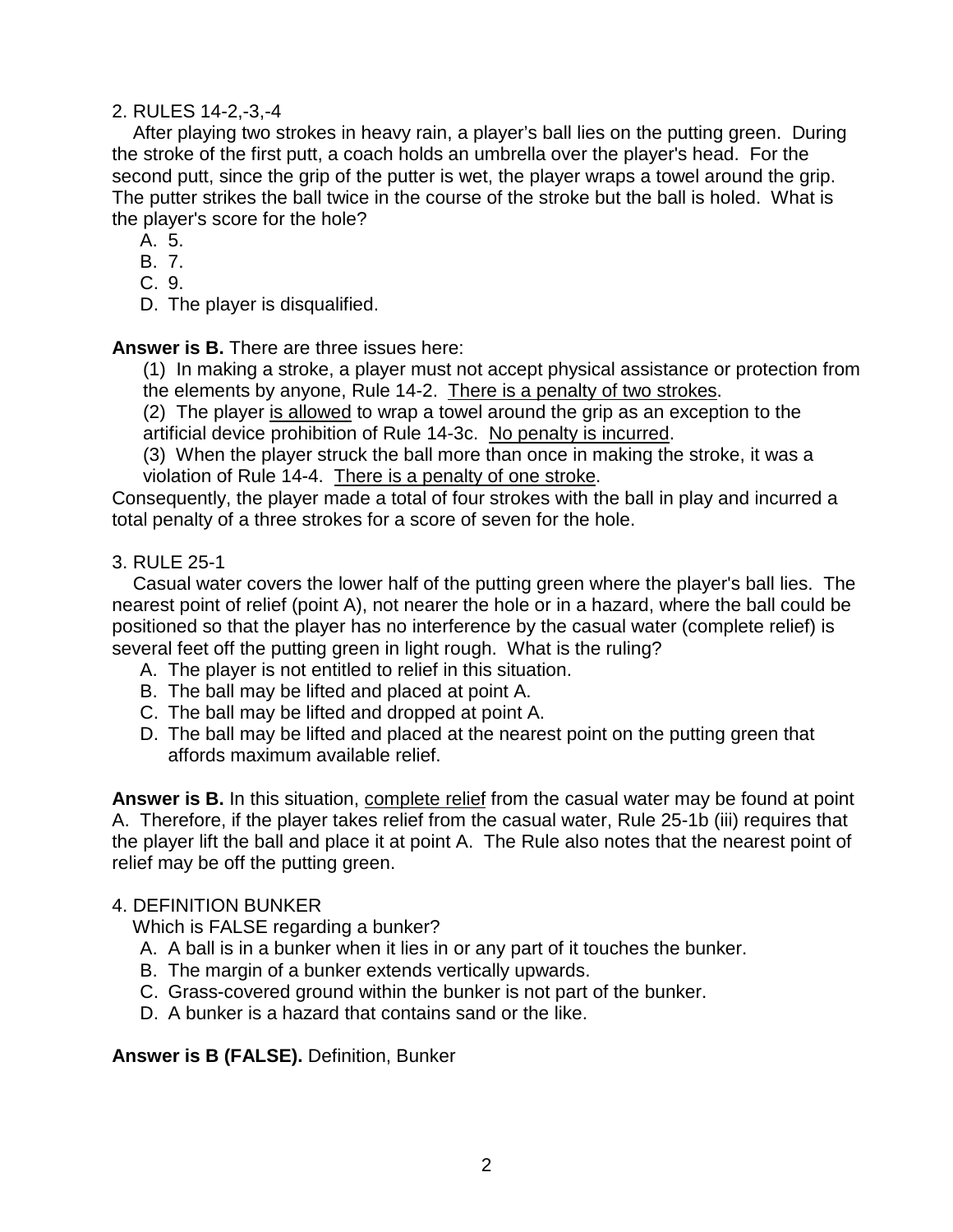# 5. RULE 28

Which is FALSE regarding proceeding under the unplayable ball Rule?

- A. A ball is thought to be in the upper branches of a large tree but cannot be located; the player may drop a ball under penalty of one stroke within two club-lengths of the spot directly under the place where it is estimated to lie.
- B. A ball that lies in a bunker is deemed unplayable; a ball must be dropped in the bunker if the player elects the option of dropping a ball within two club-lengths of where the ball lay.
- C. A ball may be deemed unplayable at any place on the course except when the ball is in a water hazard.
- D. A ball may be substituted for the original ball when proceeding under the unplayable ball Rule.

**Answer is A (FALSE).** Rule 28c requires that the player know the exact spot where the ball lies in order to take relief under the two club-length option. The location may not be guessed based on a general area such as "in the upper branches of a large tree." In such a situation where the ball cannot be found or identified, it is, by definition, lost (not unplayable) and the player must proceed under the lost ball Rule or, if the tree is located in a water hazard, the player must proceed under the water hazard Rule. Other choices are TRUE, Rule 28:

- B. In using the two club-length option, the ball must be dropped in the bunker.
- C. The unplayable ball Rule is not applicable if the ball is in a water hazard.
- D. Rule 28 specifically authorizes substitution when proceeding under the Rule.

## 6. RULE 18-2

 A player's ball is at rest on a putting green. In making a practice swing, the player accidentally strikes the ball causing it to move about 6-inches farther from the hole. The player plays the ball from its new position into the hole. What is the ruling?

- A. There is no penalty.
- B. There is a penalty of one stroke and the ball is holed.
- C. There is a penalty of two strokes and the ball is holed.
- D. There is a penalty of two strokes and the ball must be replaced.

**Answer is C.** It is important to distinguish between a stroke and a practice swing. There must be intent by the player to strike at and move the ball for there to be a stroke. If a player accidentally moves the ball in play with a club (by a practice swing, not a stroke), the player incurs a penalty of one stroke and Rule 18-2 requires that the ball be replaced before playing. However, in this situation, the player did not replace the ball but rather played it from its new position. This means that the penalty assessment must be revised. For accidentally moving the ball in play and not replacing it before a stroke, the player incurs the general penalty of two strokes. In this case, after the ball was played from a wrong place, the error may not be corrected and the ball is holed. Had the ball been moved much closer to the hole and played (a significant breach of the Rules), then the player would be obliged to correct the mistake of playing from a wrong place in accordance with Rule 20-7c. This means playing a second ball from the correct spot.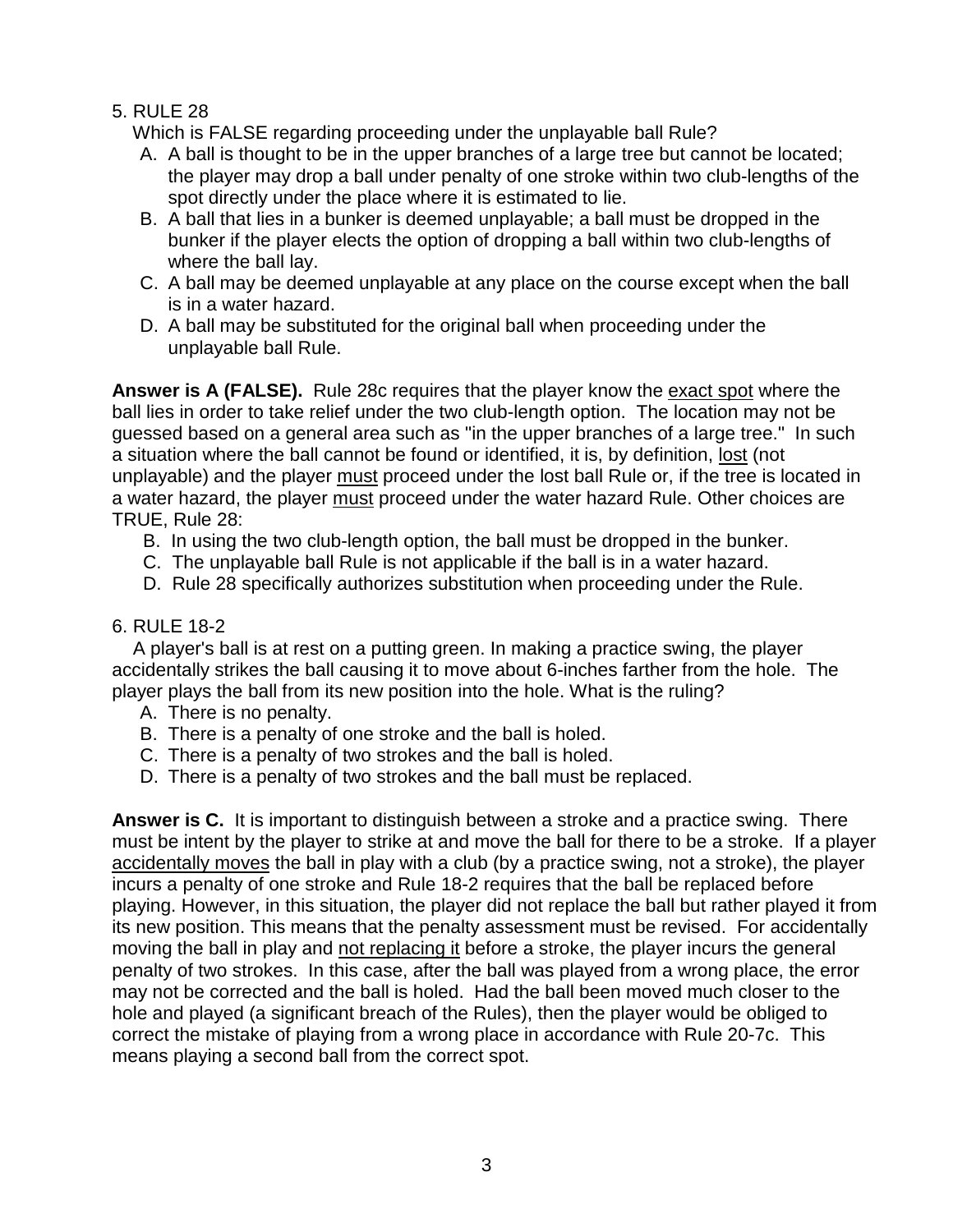### 7. RULE 23-1

 A player's ball lies on a cart path covered with loose gravel. The player removes gravel close to the ball without moving the ball and plays it as it lies. What is the ruling?

- A. There is no penalty.
- B. There is a penalty of one stroke.
- C. There is a penalty of two strokes.
- D. There is a penalty of two strokes and the stroke must be replayed.

**Answer is A.** The cart path is covered with loose gravel (providing an artificial surface) and consequently, by definition, the cart path is an obstruction. However, gravel is a loose impediment and a player may remove loose impediments without penalty under Rule 23-1. Therefore, the player has the options of (1) playing the ball as it lies, (2) taking relief under the obstruction Rule or (3) removing any of the loose impediments (gravel) under Rule 23-1. The player chose both (1) and (3), which is permissible; since the player did not cause the ball to move, there is no penalty under Rule 18-2.

### 8. RULES 14-5, 18-2

 A player's ball is on the putting green. After the player starts the backswing for the stroke, the ball moves but the player did not cause the ball to move. Without discontinuing the stroke, the player strikes the moving ball. What is the ruling?

- A. There is no penalty and the ball is played as it lies.
- B. There is a penalty of one stroke and the ball is played as it lies.
- C. There is a penalty of one stroke; the stroke is cancelled and the ball must be replaced.
- D. There is a penalty of two strokes; the stroke is cancelled and the ball must be replaced.

**Answer is A.** Rule 14-5 prohibits the playing of a moving ball; however, there are exceptions. In this case, because the ball began to move only after the player began the backward movement of the club for the stroke, there is no penalty under Rule 14-5.

### 9. DEFINITION GROUND UNDER REPAIR

Which is FALSE regarding ground under repair?

- A. It includes material piled for removal and a hole made by a greenkeeper, even if not so marked.
- B. Stakes or lines defining ground under repair are in such ground.
- C. Stakes defining ground under repair are obstructions.
- D. Grass cuttings left on the course that have been abandoned and are not intended to be removed are ground under repair.

**Answer is D (FALSE).** Definition, Ground Under Repair.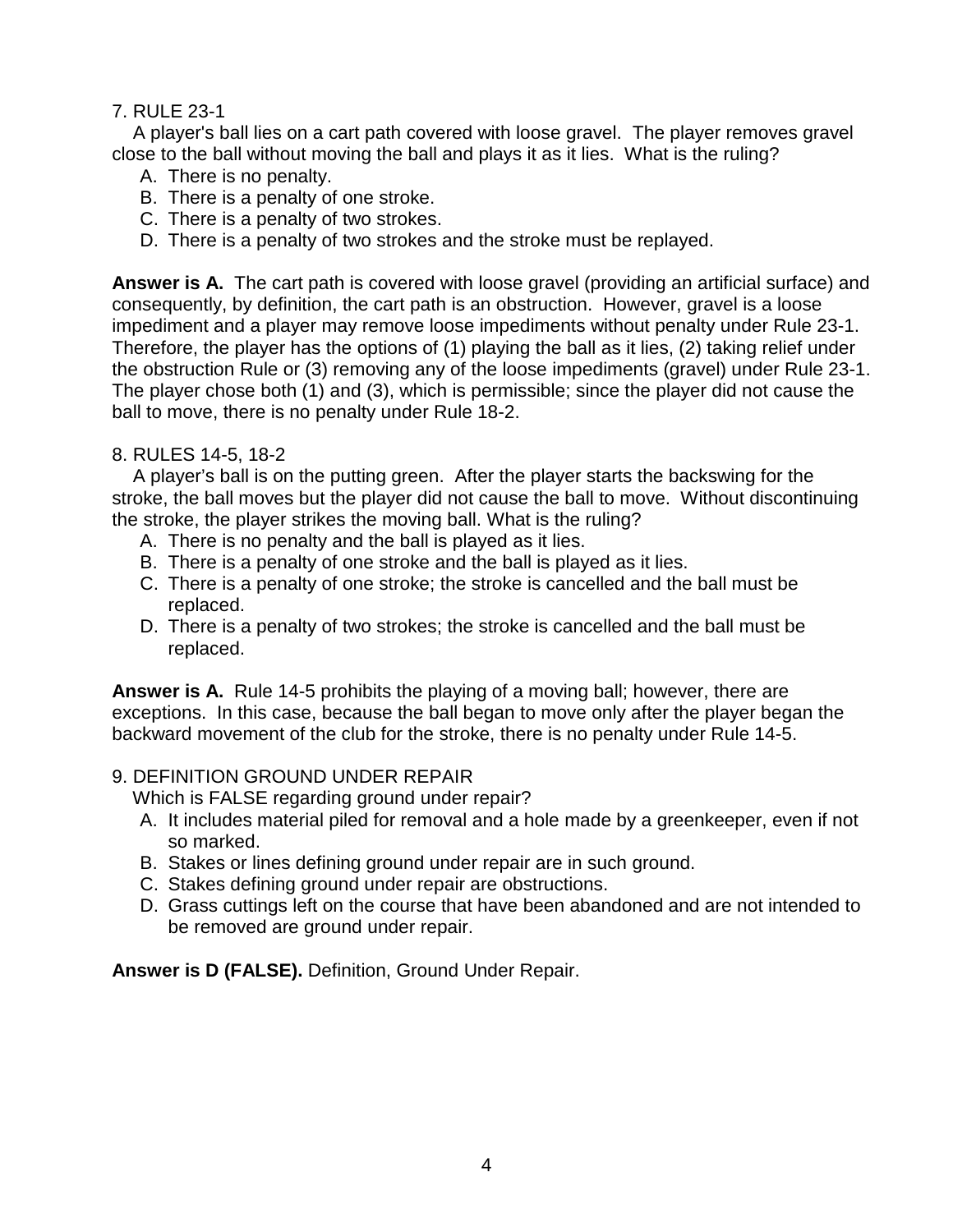#### 10. RULE 11-2

 A tee-marker interferes with the stance of a player when playing a provisional ball. The player moves the tee-marker to a new position only a few inches away and plays the provisional ball from within the teeing ground. Determining that the original ball is out of bounds, the player completes the hole with the provisional ball. What is the ruling?

- A. There is no penalty.
- B. There is a penalty of one stroke under the ball out of bounds Rule.
- C. There is a total penalty of three strokes; one stroke under the ball out of bounds Rule and two strokes for moving the tee-marker.
- D. The player is disqualified.

**Answer is C.** Before a player makes his first stroke with any ball on the teeing ground of the hole being played, the tee-markers are deemed to be fixed. Moving a tee-marker because of interference with a player's stance is a violation of Rule 11-2, which states the player incurs a penalty of two strokes for a breach of Rule 13-2. Furthermore, as soon as the tee-marker is moved in these circumstances, the penalty is incurred; this violation cannot be corrected by replacement of the tee-marker before playing to avoid the penalty. This situation is analogous to a player removing an out of bounds stake because it interferes with his intended stance where the penalty is incurred as soon as the stake is removed thus improving the area of intended stance.

#### 11. RULE 22

 Which is FALSE regarding a ball lying on the fringe of a putting green either interfering with or assisting play?

- A. A may lift A's ball if A considers that it might interfere with the play of B.
- B. A may lift A's ball if A considers that it might assist the play of B.
- C. A may have B's ball lifted if A considers that it might interfere with A's play.
- D. A may have B's ball lifted if A considers that it might assist the play of another player.

**Answer is A (FALSE).** Rule 22-2 is often misquoted and misunderstood and this question illustrates the issues. Choice A is FALSE because the Rule does not give A the authority to lift his ball if he considers that it might interfere with the play of B. If A's ball interferes with the play of B then the authority to have A's ball lifted rests with B; A does not have the authority to lift his ball on his own consideration of interference - see Note to Rule 22-2. Other choices are TRUE:

B. Rule 22-1 gives A the authority to lift his ball if he considers that it might assist any other player.

C. Rule 22-2 states that A may have any other ball lifted if he considers that the other ball might interfere with his play.

D. Rule 22-1 gives A the authority to have B's ball lifted if A considers that it might assist the play of another player.

Note that A's ball in the situation posed by this question is lying on the fringe of the putting green. If the ball were on the putting green, A would have the authority to lift his ball under Rule 16-1b.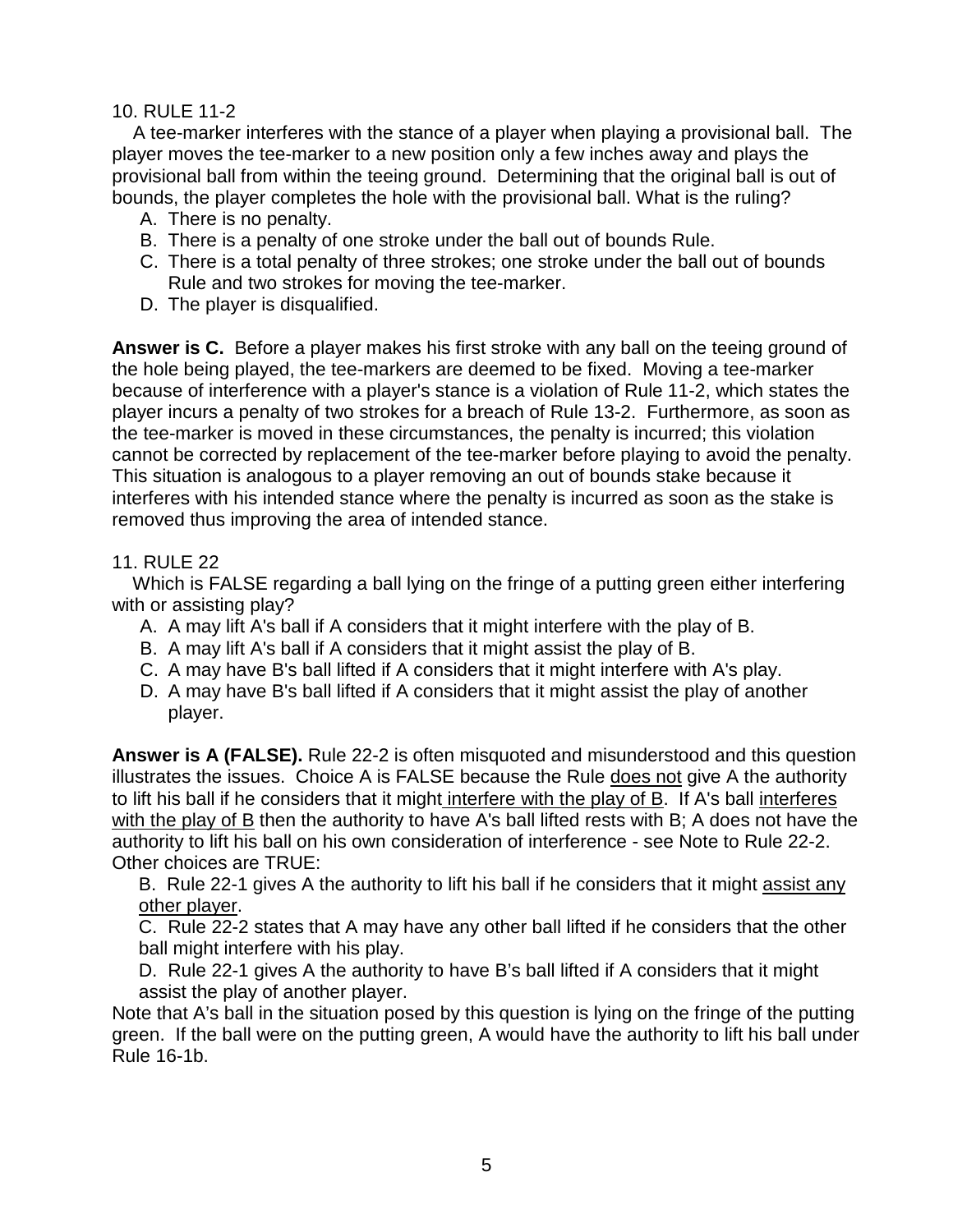#### 12. RULE 26-1

 A player's ball is lost in a lateral water hazard. There is a large bush near where the ball last crossed the margin of the hazard (point A) and it is physically impossible to drop a ball within two club-lengths of point A. Point B on the opposite margin of the hazard is determined such that it is equidistant from the hole. The player drops a ball within two club-lengths of point B and completes the hole. What is the ruling?

- A. The player has proceeded correctly; there is no penalty.
- B. The player has proceeded incorrectly; there is a total penalty of two strokes.
- C. The player has proceeded correctly; there is only a penalty of one stroke under the lateral water hazard Rule.
- D. The player has proceeded incorrectly, is in serious breach of the Rules and must correct the error or be disqualified.

**Answer is C.** When a ball is lost in a lateral water hazard (red stakes and red lines), the procedure that was followed in establishing point B is permitted by Rule 26-1c(ii). The only penalty incurred is the penalty of one stroke under the lateral water hazard Rule that resulted when the ball was lost in the hazard. A further point of interest is the situation where point A is marked as a lateral water hazard and point B on the opposite margin is marked as a regular water hazard (yellow stakes and yellow lines). Relief procedures are determined according to the type of water hazard at the point where the ball last crossed the hazard margin (point A), not the opposite margin.

### 13. RULE 6-6

Which does NOT result in a penalty of disqualification?

- A. Returning a score card with a score for a hole higher than actually taken.
- B. Arrives at his starting point more than five minutes after his starting time without exceptional circumstances preventing him from starting on time.
- C. Not remaining throughout the round in the group arranged by the Committee when the Committee does not authorize or ratify the change.
- D. Returning a score card without a marker's signature.

**Answer is A (NOT).** The player is responsible for the correctness of the score recorded for each hole. However, if a score higher than actually taken is recorded, then the higher score stands without penalty, Rule 6-6d:

B. The player must start at the time established by the Committee, Rule 6-3a. If he arrives within five minutes after his starting time, he incurs a penalty of two strokes. Otherwise the penalty is disqualification. If there are exceptional circumstances preventing him from starting on time, in such a case, there would be no penalty. C. When the Committee has arranged a specific group, the players must remain throughout the round in that group unless the Committee authorizes or ratifies a change, Rule 6-3b.

D. It is a responsibility of the player to ensure that the marker has signed the card before it is returned to the Committee, Rule 6-6b.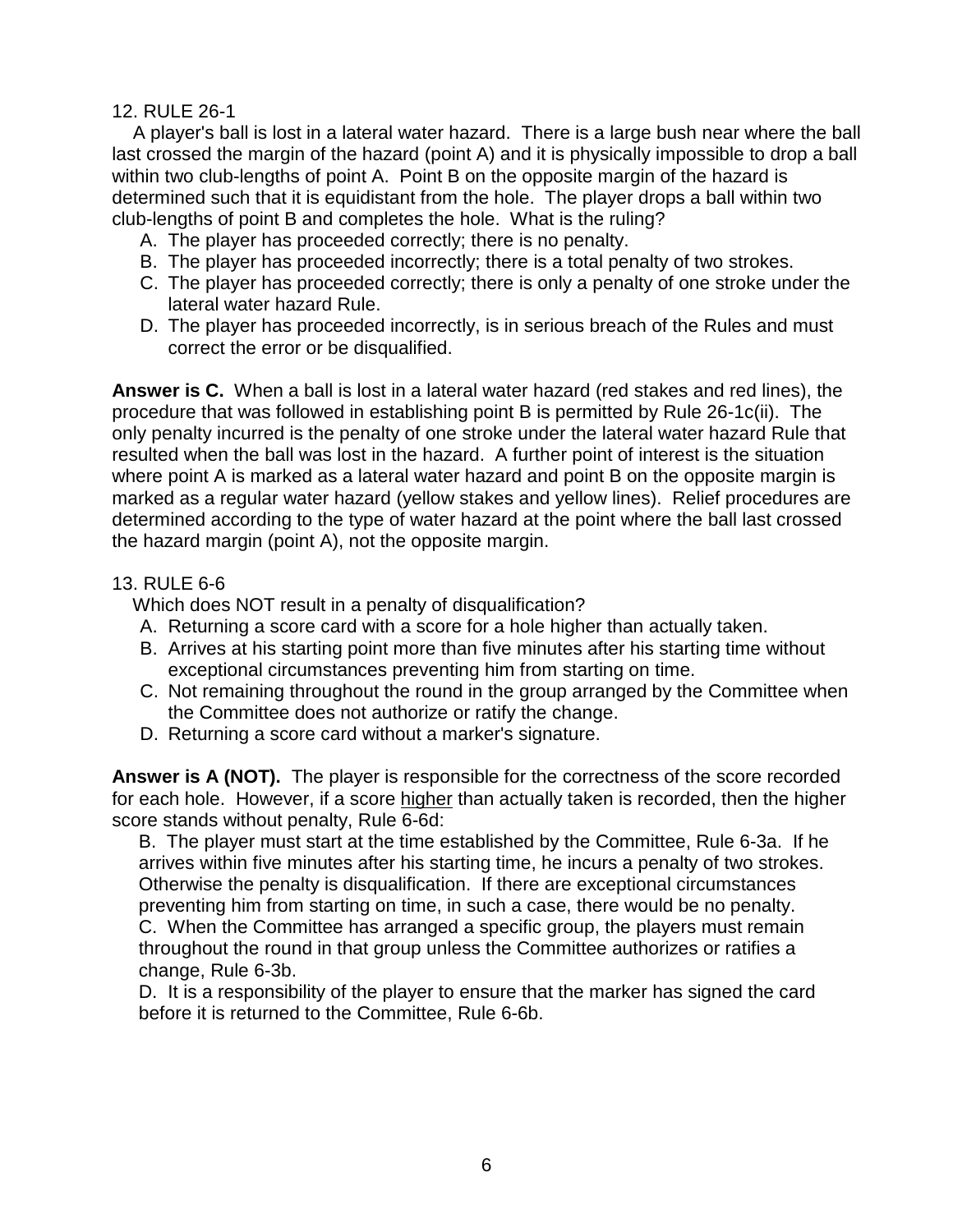# 14. RULE 16-1

Which is TRUE regarding the putting green?

- A. The player may touch the line of putt when moving sand and loose soil on the putting green and other loose impediments by picking them up or by brushing them aside without pressing anything down.
- B. If the player's ball does not lie on the putting green, an old hole plug or damage to the putting green caused by the impact of a ball may not be repaired.
- C. If a ball or ball-marker is accidentally moved in the process of repairing a ball mark on the putting green, there is always a penalty of one stroke.
- D. If a player makes a stroke while another ball is in motion after a stroke from the putting green, there is always a penalty of two strokes.

**Answer is A (TRUE).** Rule 16-1a(i) permits touching the line of putt in removing loose impediments from the line of putt and also allows the line of putt to be touched by the player's hat, glove, towel or other similar items in removing loose impediments provided nothing is pressed down. Other choices are FALSE:

B. Old hole plugs/damage to the putting green caused by the impact of a ball may be repaired on the putting green regardless of the location of the player's ball, Rule 16-1c. C. There is no penalty if a ball or ball-marker is accidentally moved when directly

attributable to repair of a ball mark on the putting green.

D. There is a no penalty when the player makes such a stroke if it was his turn to putt, Rule 16-1f.

# 15. RULE 5-3

Which is TRUE regarding a ball unfit for play?

- A. If a ball breaks into pieces as a result of a stroke, the stroke counts.
- B. If a player fails to comply with the required procedure for determining if a ball is unfit for play, there is a penalty of two strokes.
- C. A ball is unfit for play if it is visibly cut or cracked or its surface scraped.
- D. When a ball is lifted from the fringe of a putting green to determine if it is unfit for play, it may not be cleaned.

**Answer is D (TRUE).** Rule 5-3 states that a ball lifted through the green to determine unfitness may not be cleaned – see also Rule 21. Other choices are FALSE:

- A. If a ball breaks into pieces, the stroke is cancelled and replayed.
- B. Failure to comply with the procedure is a penalty of one stroke.
- C. A ball is not unfit solely because the surface is scraped.

# 16. DEFINITION BURRROWING ANIMAL

Which is NOT a burrowing animal?

- A. A rabbit.
- B. A mole.
- C. A dog that digs a hole.
- D. A salamander.

**Answer is C (NOT).** Definition, Burrowing Animal.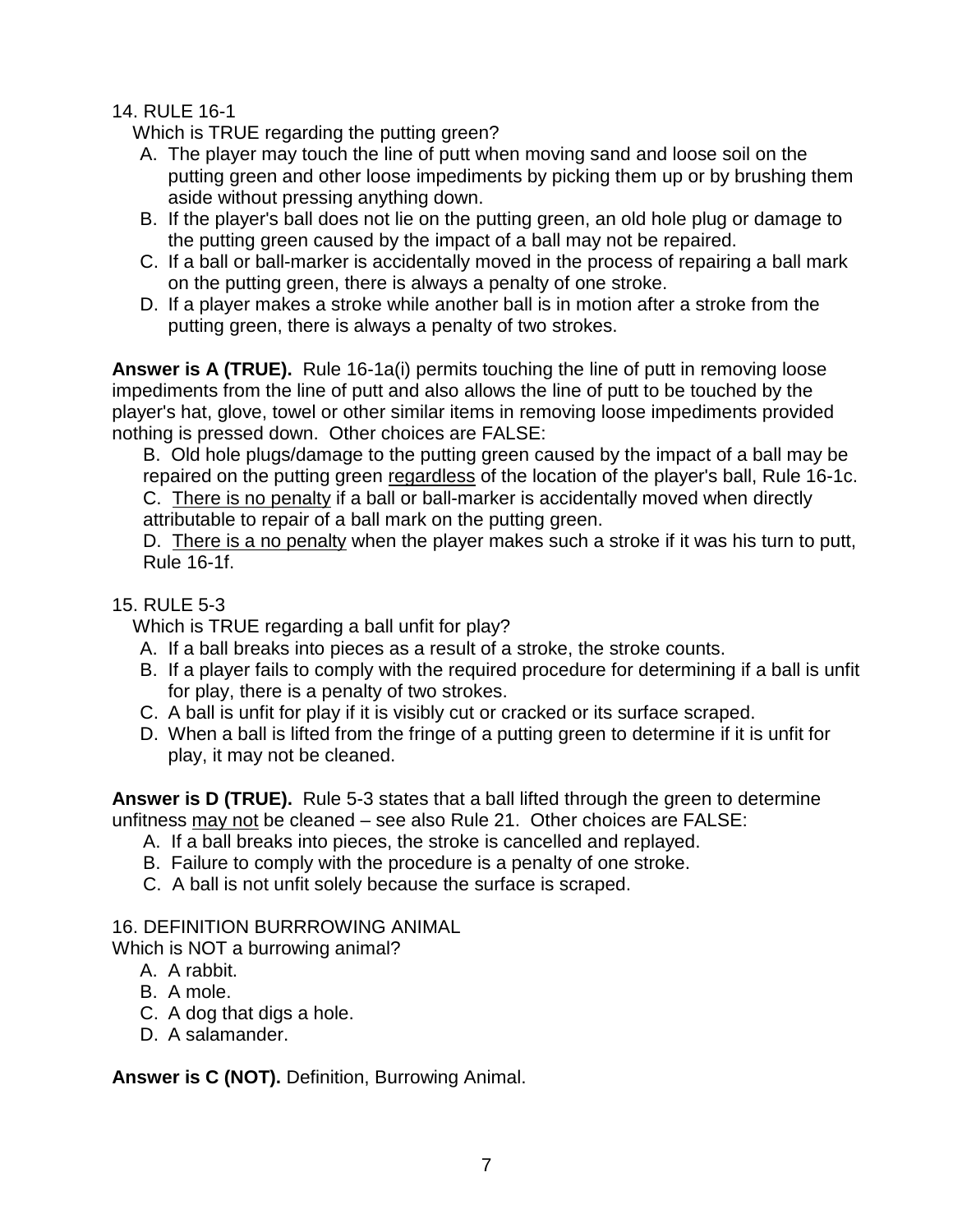### 17. RULES 26-1, 20-7

A player plays a tee shot on a long par-3 to an island green that is surrounded by a pond marked as a water hazard (yellow stakes and yellow lines). The ball bounces over the putting green into the hazard and is lost. The player mistakenly thinks that the water hazard is a lateral water hazard (red stakes and red lines). The player drops a ball within two club-lengths of where the original ball last crossed the margin of the hazard, no nearer the hole, according to the lateral water hazard Rule. The player completes the hole. What is the ruling?

- A. There is only a penalty of one stroke under the lateral water hazard Rule.
- B. There is a penalty of one stroke under the lateral water hazard Rule and a penalty of two strokes for playing from a wrong place but not a serious breach.
- C. There is a penalty of one stroke under the lateral water hazard Rule and a penalty of two strokes for playing from a wrong place; the player must correct the error by playing a second ball in accordance with the water hazard Rule.
- D. There is a penalty of two strokes for playing from a wrong place and there is a serious breach of the Rules; the player must correct the error by playing out the hole with a second ball played in accordance with the water hazard Rule incurring an additional penalty stroke under that Rule.

**Answer is D.** Although the pond is marked as a regular water hazard, the player by mistake dropped a ball as though the pond was marked as a lateral water hazard. The lateral water hazard Rule allows dropping within two club-lengths of where the ball last crossed the margin of the hazard. As a result of the player's mistake, the ball was dropped and played from a wrong place. The analysis of how to proceed is:

(1) Because of where the ball was dropped and played from, a serious breach of the Rules occurred that must be corrected, Rule 20-7c and Note 1. The breach is serious because the ball was dropped (a) a significant distance closer to the hole than that permitted by the water hazard Rule, Rule 26-1 and (b) in a place that does not require the player to successfully negotiate the hazard.

(2) To correct the serious breach, the player must proceed properly, which means playing properly under the water hazard Rule. Since the putting green is situated on an island, it is most probable that the player's only option under the water hazard Rule is to again play a ball from the teeing ground.

(3) When the player corrects the mistake, there will be a total penalty of three strokes. A penalty of one stroke is incurred because the player is proceeding under the water hazard Rule (not the lateral water hazard Rule). There is an additional penalty of two strokes incurred under Rule 20-7c for a serious breach of the water hazard Rule when the player dropped and played a ball from a place (near the putting green) that was not permitted by the water hazard Rule. The player must disregard the stroke taken with the original ball (including penalty strokes) that was played from the wrong place and all subsequent strokes taken with the original ball, Rule 20-7c Note 2. He counts all strokes taken with the second ball.

(4) If the player had played from the next teeing ground before correcting the mistake, the player would be disqualified. If the breach had not been serious, correction would not be required and there would be a total penalty of three strokes.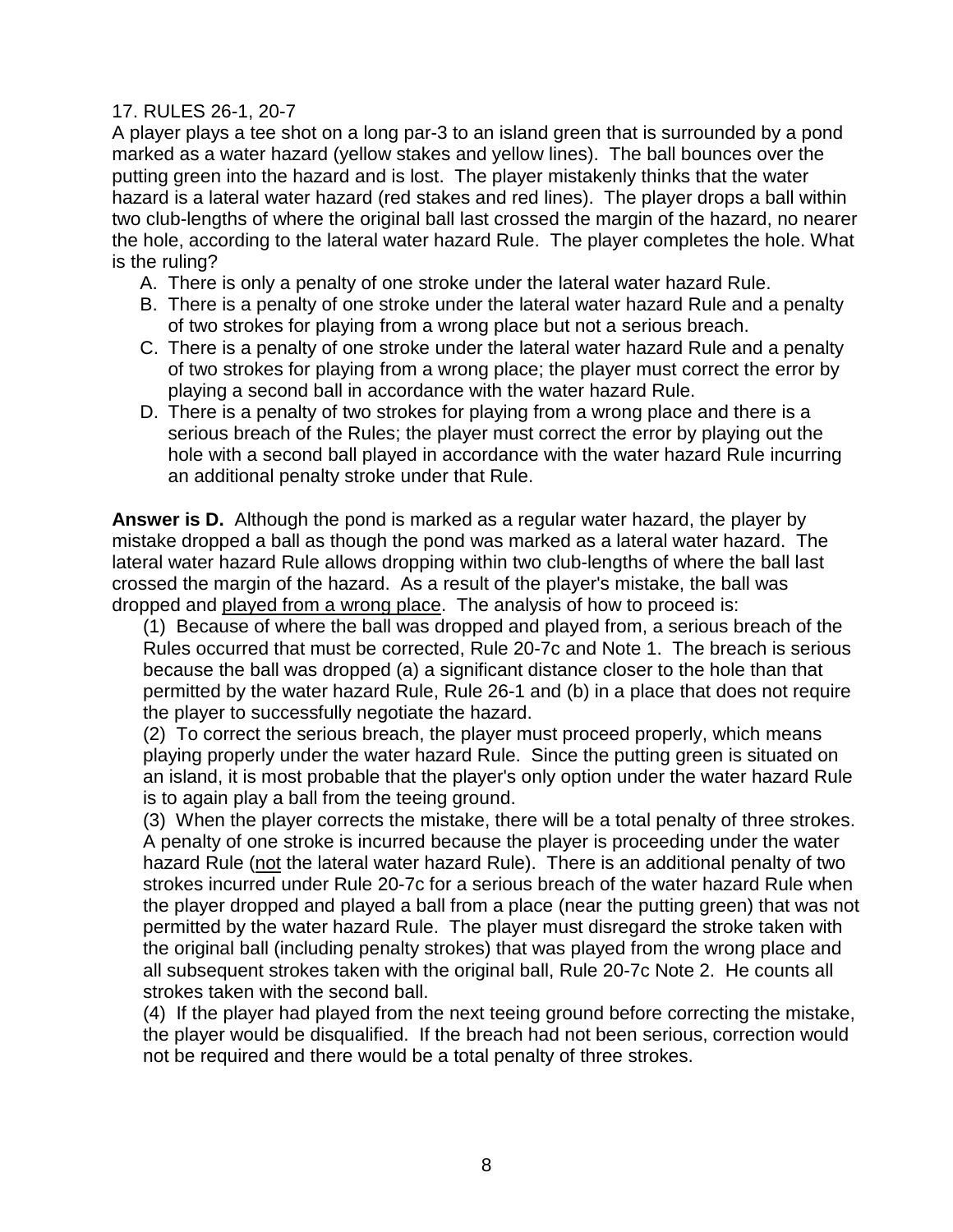18. RULE 6-8

 After the Committee suspends play because of heavy rain, the position of a player's ball is not marked nor is the ball lifted from a putting green. When play is resumed, the player finds the ball in a bunker. What is the ruling?

- A. The original ball must be played from the bunker.
- B. The original ball must be replaced on the putting green.
- C. A ball must be placed on the spot from which the original ball was moved.
- D. The player may play the original ball from the bunker or the putting green.

**Answer is C.** Whenever play is ordered resumed by the Committee, Rule 6-8d(iii) requires a player to place a ball on the spot from which the original ball was moved. The player is not required to replace the original ball.

### 19. DEFINITION ADVICE

Which is FALSE regarding advice?

- A. Information on the Rules is advice.
- B. Information on the position of the flagstick on the putting green is not advice.
- C. Information on the position of hazards is not advice.
- D. Advice is any suggestion that could influence a player in the choice of a club.

### **Answer is A (FALSE).** Definition, Advice.

### 20. RULE 6-6

Which is TRUE regarding a score card?

- A. If a player returns a card with an incorrect total score that is lower than actually taken, the player is disqualified.
- B. No alteration may be made on a card after the player has returned it to the Committee.
- C. If more than one marker records the scores, only one of them is responsible for signing the card.
- D. After each hole, a marker must check the score with the player and record it.

**Answer is B (TRUE).** Rule 6-6c states that no alteration may be made on a card after the competitor has returned it to the Committee. The Committee has the authority to define when this occurs, e.g., (a) handing the card to the Committee, (b) placing the card in a box, or (c) leaving the scoring area. Other choices are FALSE:

A. There is no penalty for returning a card with a higher total score. The Committee is responsible for the addition of the scores recorded on the card and should correct the incorrect total score, Rule 6-6, Note 1.

C. Although it is rare, sometimes a marker will not complete a round started with the player (as for example, illness) and the Committee should appoint another marker. In such a case, Rule 6-6a requires that each marker sign for their part.

D. Rule 6-6a states that a marker should check the score.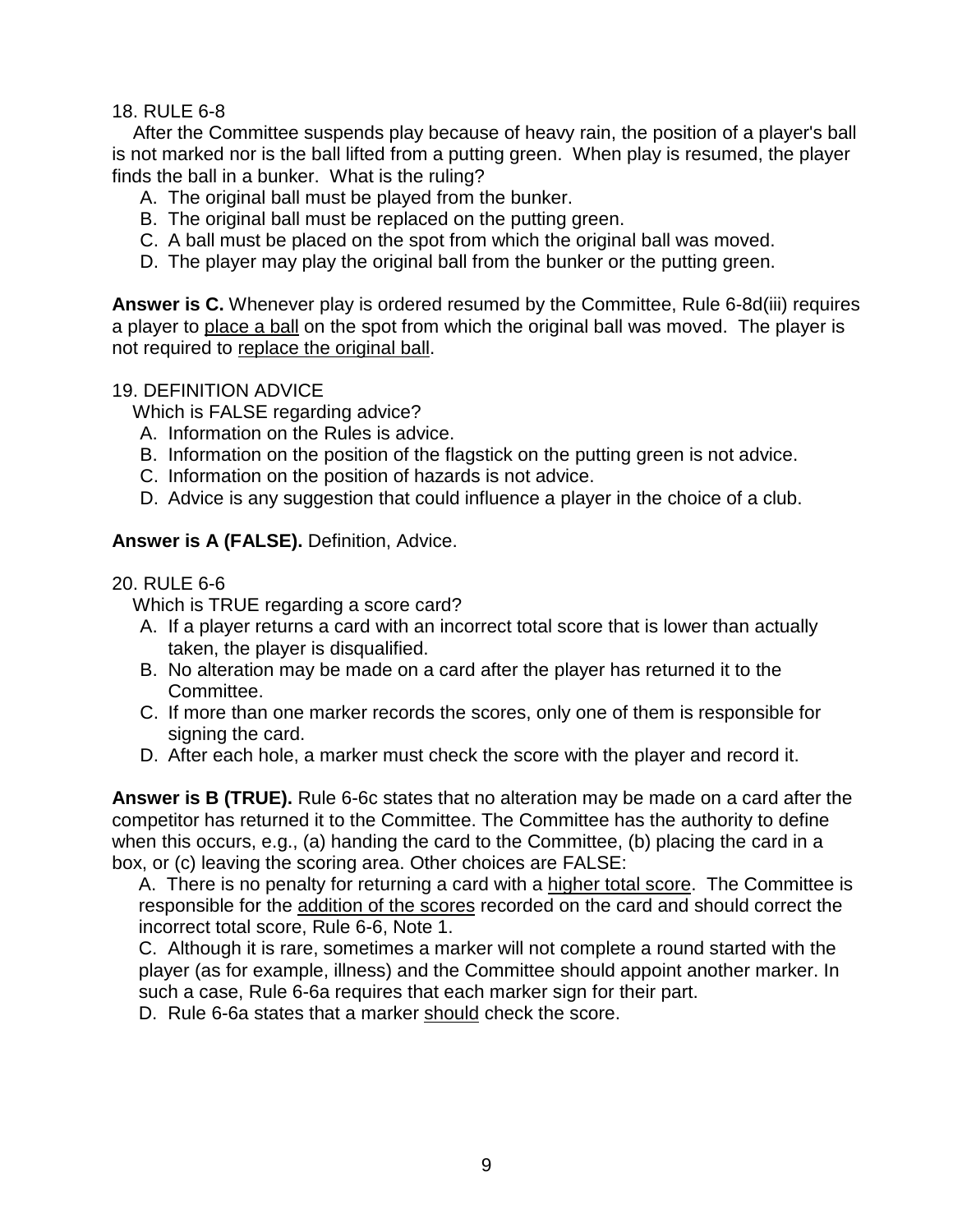### 21. RULES 16-1, 19-5

 A's ball lies on the fringe of a putting green 20-feet from the hole. B's ball lies on the putting green 25-feet from the hole. A plays first, but before the ball comes to rest, B putts and the two balls in motion collide. What is the ruling?

- A. There is no penalty; the strokes count and each ball must be played as it lies.
- B. B incurs a penalty of two strokes; the strokes count and the balls must be played as they lie.
- C. There is no penalty; A's ball must be played as it lies and B's stroke is cancelled, the ball replaced, and the stroke replayed.
- D. A incurs a penalty of two strokes; A's ball must be played as it lies; B's stroke is cancelled, the ball replaced, and the stroke replayed.

**Answer is C.** The occurrence of two balls colliding near the putting green is not rare and the situation in this question is typical of what has happened. The proper answer to the question requires the examination of two separate Rules:

(1) Rule 16-1f prohibits playing of a stroke while another ball is in motion after a stroke from the putting green unless it was the player's turn to play. Since A (closer to hole) played first, before B (farther from hole) played from the putting green, the penalty of Rule 16-1f does not apply.

(2) Rule 19-5b governs the case of a ball in motion after a stroke deflected by another ball in motion after a stroke. A's ball, not played from a putting green, was deflected by B's ball; therefore, Rule 19-5b requires that A's ball must be played as it lies with no penalty to A. B's ball, played from the putting green, was deflected by A's ball; therefore, Rule 19-5b requires that B's stroke is canceled. The ball must be replaced and replayed, without penalty.

# 22. RULE 27-2

Which is TRUE regarding a provisional ball?

- A. It becomes the ball in play if it is played from a place where the original ball is found or nearer the hole than that place.
- B. It becomes the ball in play if it is played from a place where the original ball is likely to be or nearer the hole than that place.
- C. It may be played after the player has gone forward to search.
- D. Penalty strokes incurred solely in playing a provisional ball subsequently abandoned count in a player's score.

**Answer is B (TRUE).** Rule 27-2b states that the provisional ball becomes the ball in play if it is played from a place nearer the hole than where the original ball is likely to be (not where the original ball is found, choice A). Other choices are FALSE:

C. The provisional ball must be played before the player goes forward to search, Rule 27-2a.

D. Note to Rule 27-2 states that penalty strokes incurred solely in playing a provisional ball that is abandoned are disregarded.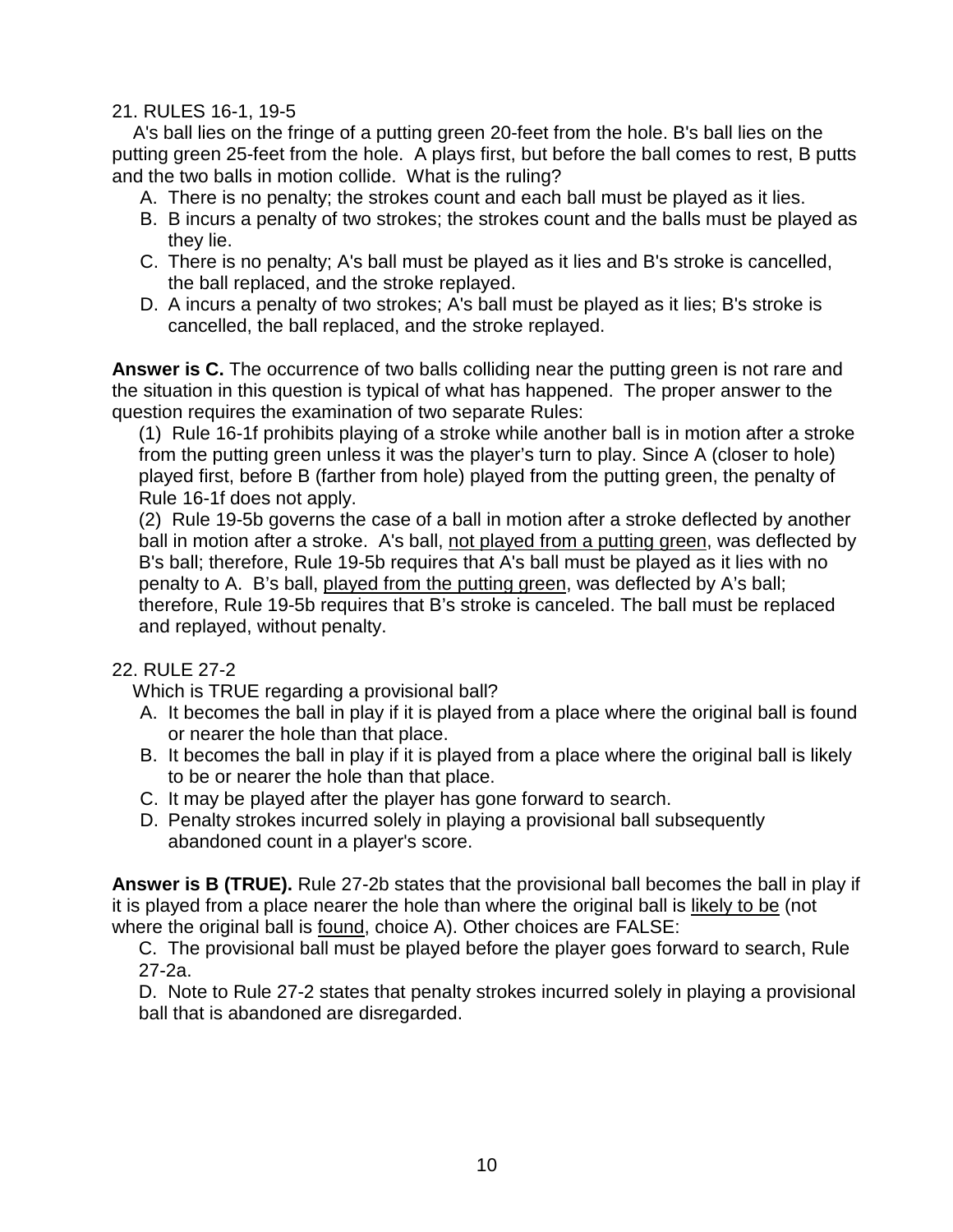### 23. RULE 17-2

With the flagstick in the hole, A's ball is putted from the fringe of the putting green. After the stroke and while the ball is in motion, thinking that A's ball might strike the flagstick, B walks over to the hole and removes the flagstick without A's authority. A's ball strikes the end of the flagstick as it is removed from the hole and comes to rest one foot past the hole. What is the ruling?

- A. There is no penalty; A's ball is played as it lies.
- B. B incurs a penalty of two strokes; A's stroke is cancelled and replayed.
- C. B incurs a penalty of two strokes; A's ball must be played as it lies.
- D. A incurs a penalty of two strokes; A's ball must be played as it lies.

**Answer is C.** This situation is covered by Rule 17-2. In situations involving a ball striking a flagstick, there are usually two questions to be answered:

(1) Was there a Rules violation and, if so, which player(s) incurs a penalty? Without authority before the stroke, B removed the flagstick while the ball was in motion and the act might have influenced the motion of the ball. Thus, B incurs a penalty of two strokes. In this situation, A incurs no penalty for striking the flagstick.

(2) Does the stroke count or is it cancelled and replayed? If A had played from the putting green, the stroke would have been cancelled and replayed. However, because the stroke was played from the fringe, the Rule states that the stroke counts and requires that the ball be played as it lies.

### 24. RULE 4-3

 Which club is BOTH damaged in the normal course of play and unfit for play and thus may be replaced if the damage occurred during the stipulated round?

- A. A driver with a shaft slightly bent in making a stroke.
- B. A wedge with a loft altered to that of a 9-iron in making a practice stroke.
- C. A putter with a clubhead that is loosened while "slamming" it into a bag.
- D. A 5-iron with a clubhead that is loosened in making a practice swing.

**Answer is D (BOTH).** This is the only question in this exercise that requires reference to the Decisions on the Rules of Golf since this is the only place where the definition of "normal course of play" may be found. It is not currently given in the Rules of Golf. There are two issues here:

(1) The term, normal course of play – This includes making a stroke, practice swing or practice stroke and all other reasonable acts but specifically excludes cases of abuse. (Decision 4-3/1).

(2) The term, unfit for play - A club must be substantially damaged in order for it to be unfit for play, Rule 4-3a, Note. Substantially damaged includes such circumstances as the shaft breaking or the clubhead becoming loose, detached or significantly deformed.

The club with a loose clubhead resulting from a practice swing is BOTH damaged in the normal course of play and unfit for play. Other choices do not satisfy BOTH criteria:

- A. A club with a shaft slightly bent is not substantially damaged.
- B. A club with a loft that has been altered is not unfit for play.
- C. A club with a clubhead that is loosened while "slamming" it into a bag is not considered damaged in the "normal course of play."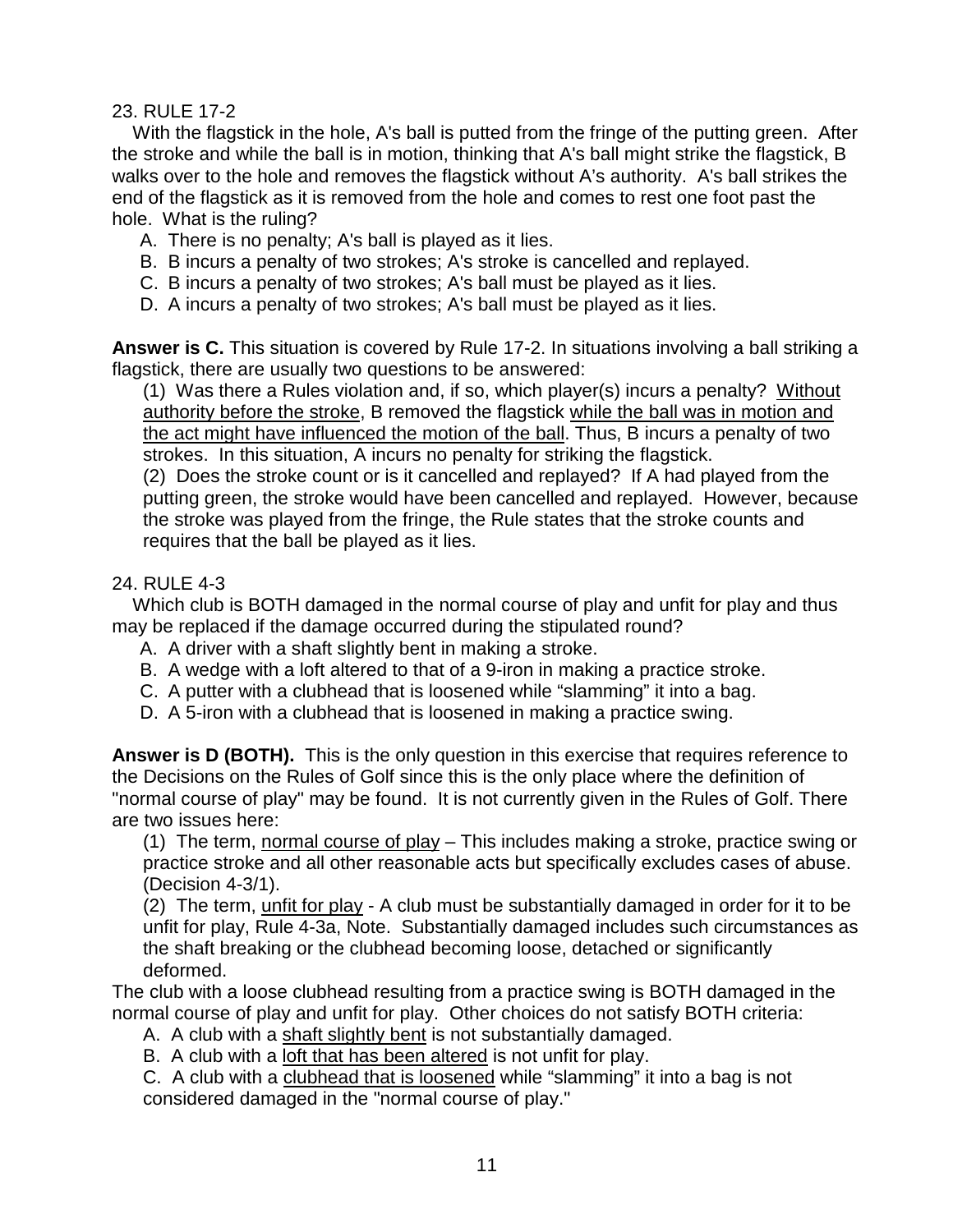### 25. RULE 18-2

Which is FALSE regarding a player's ball in play and at rest moved?

- A. In the act of marking the position of the ball, a player drops a towel that causes the ball to move; there is a penalty of one stroke.
- B. If a player's ball (lying on the putting green) moves as a result of the player's lifting a small twig resting against the ball, there is no penalty.
- C. In removing a rake from the sloping side of a bunker, a player causes the ball that was resting against the rake to roll down the slope; there is no penalty.
- D. In the removing the coin marking the position of the ball, the player accidentally dropped the coin causing the ball to move; there is no penalty.

Answer is D (FALSE). Rule 18-2, including specific references to other applicable Rules, provides the supporting words for evaluating each of the choices. There is a penalty of one stroke for dropping the coin and causing the ball to move. Other choices are TRUE:

A. The towel that the player dropped on the ball was the player's equipment. Since the towel causes the ball to move, the player incurs the penalty. Although the player was in the process of marking the position of the ball, the movement of the ball was not directly attributable to the marking process, Rule 20-1.

B. For the situation of a player's ball on a putting green moving after a loose impediment was lifted, the key points are that (a) the player's ball lies on a putting green although the twig may lie elsewhere and (b) the removal of the loose impediment directly caused the ball to move. Thus, Rule 23-1 applies and there is no penalty. C. When the rake caused a ball to move, there is no penalty, since the movement of the ball was directly attributable to the lifting of the movable obstruction, Rule 24-1a.

### 26. RULE 13-4

Which is NOT ALLOWED when a player's ball lies in a hazard?

- A. Testing the condition of a similar hazard.
- B. Touching an obstruction in the hazard with a club.
- C. Touching an obstruction in the hazard with his hand.
- D. Prior to the stroke, touching any grass or growing thing with a club.

**Answer is A (NOT ALLOWED).** Rule 13-4 governs a player's actions when a player's ball lies in a hazard. The Rule has prohibitions contained in three sub-paragraphs, three Exceptions to the prohibitions, and a Note with several permissions, all of which are important to a complete and correct understanding of the Rule. Accordingly, a player is NOT allowed to test the condition of a similar hazard, Rule 13-4a. Other choices are allowed based on the Note to Rule 13-4 that allows a player to touch with a club or otherwise:

- B. An obstruction in the hazard
- C. An obstruction in the hazard
- D. Any grass or growing thing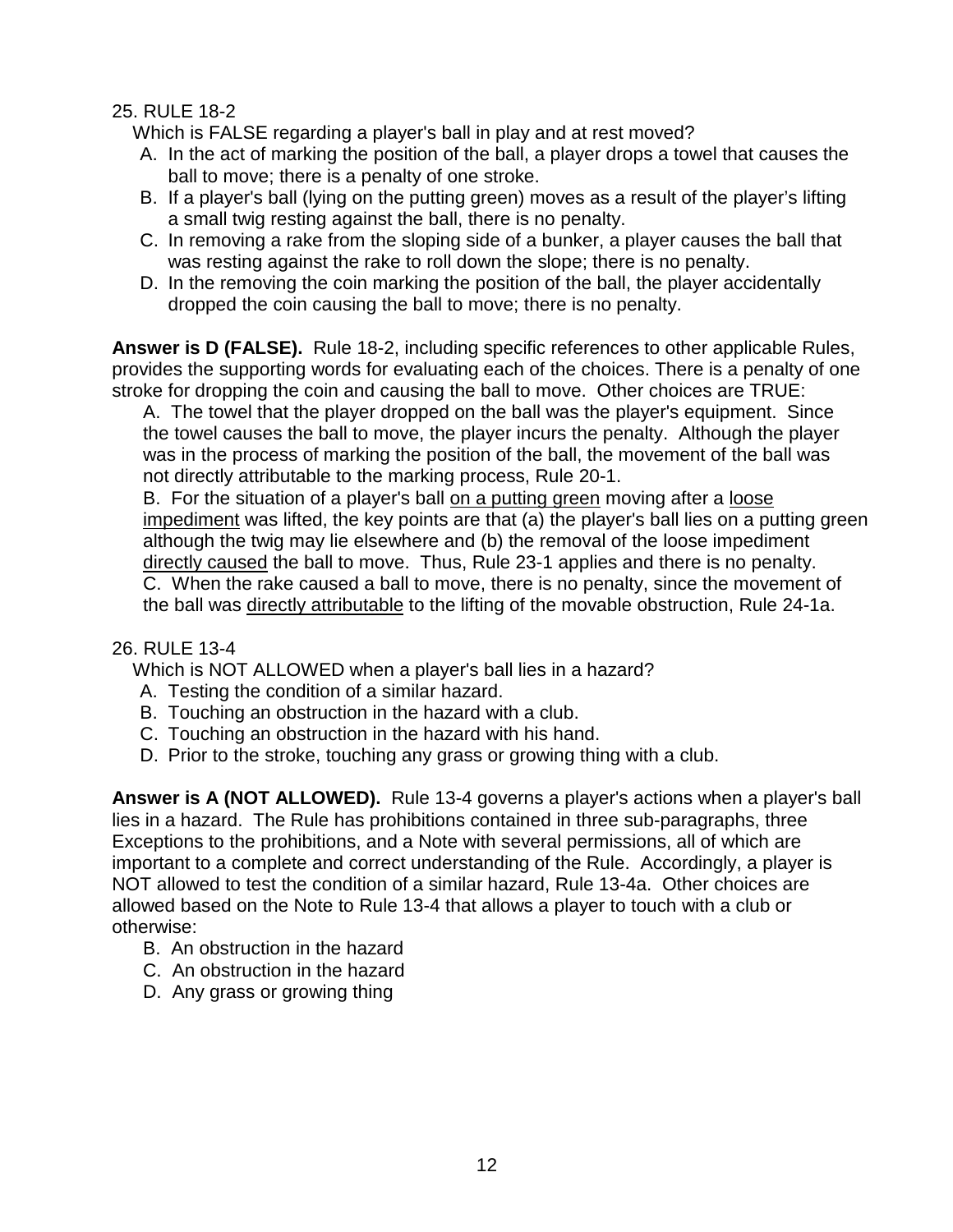### 27. RULES 6-5, 15-3, 18-2, 27-2

 A player plays a provisional ball from the teeing ground. After a brief search, a ball is found in the rough with markings similar to those of the player. The player plays the ball and lifts the provisional ball. Then it is discovered that the ball played from the rough is a wrong ball. The original ball is not found. What is the ruling?

- A. The player must return to the teeing ground and put a ball into play; there is a total penalty of three strokes.
- B. The player must return to the teeing ground and put a ball into play; there is a total penalty of four strokes.
- C. The player must replace the provisional ball on the spot from which it was lifted; there is a total penalty of four strokes.
- D. The player must replace the provisional ball on the spot from which it was lifted; there is a total penalty of five strokes.

**Answer is C.** This complex question emphasizes the importance of a player putting an identification mark on his ball. The responsibility for playing the proper ball rests with the player, Rule 6-5. There are three issues here:

(1) Rule 15-3b provides that play of a wrong ball in these circumstances incurs a penalty of two strokes and the player must correct his mistake by playing the correct ball. The correct ball is the original ball if found within five minutes of search or the provisional ball if the original ball is lost, Rule 27-2b.

(2) Lifting of the provisional ball (which was to become the ball in play) incurs a penalty of one stroke and the ball must be replaced, Rule 18-2.

(3) The original ball was lost and therefore the provisional ball becomes the ball in play under penalty of one stroke, Rule 27-2b.

There is a total penalty of four strokes. One additional point to be considered is what the ruling would be if the player had returned to the teeing ground and replayed the provisional ball from there rather than replacing it as required. In that case, the player would incur an additional penalty of one stroke under Rule 27-1a for a total penalty of five strokes.

### 28. DEFINITION BALL IN PLAY

Which is a ball in play?

- A. One substituted for the ball in play when such substitution is not permitted.
- B. One that is out of bounds.
- C. One that is lost.
- D. One that is lifted.

**Answer is A.** Definition, Ball in Play.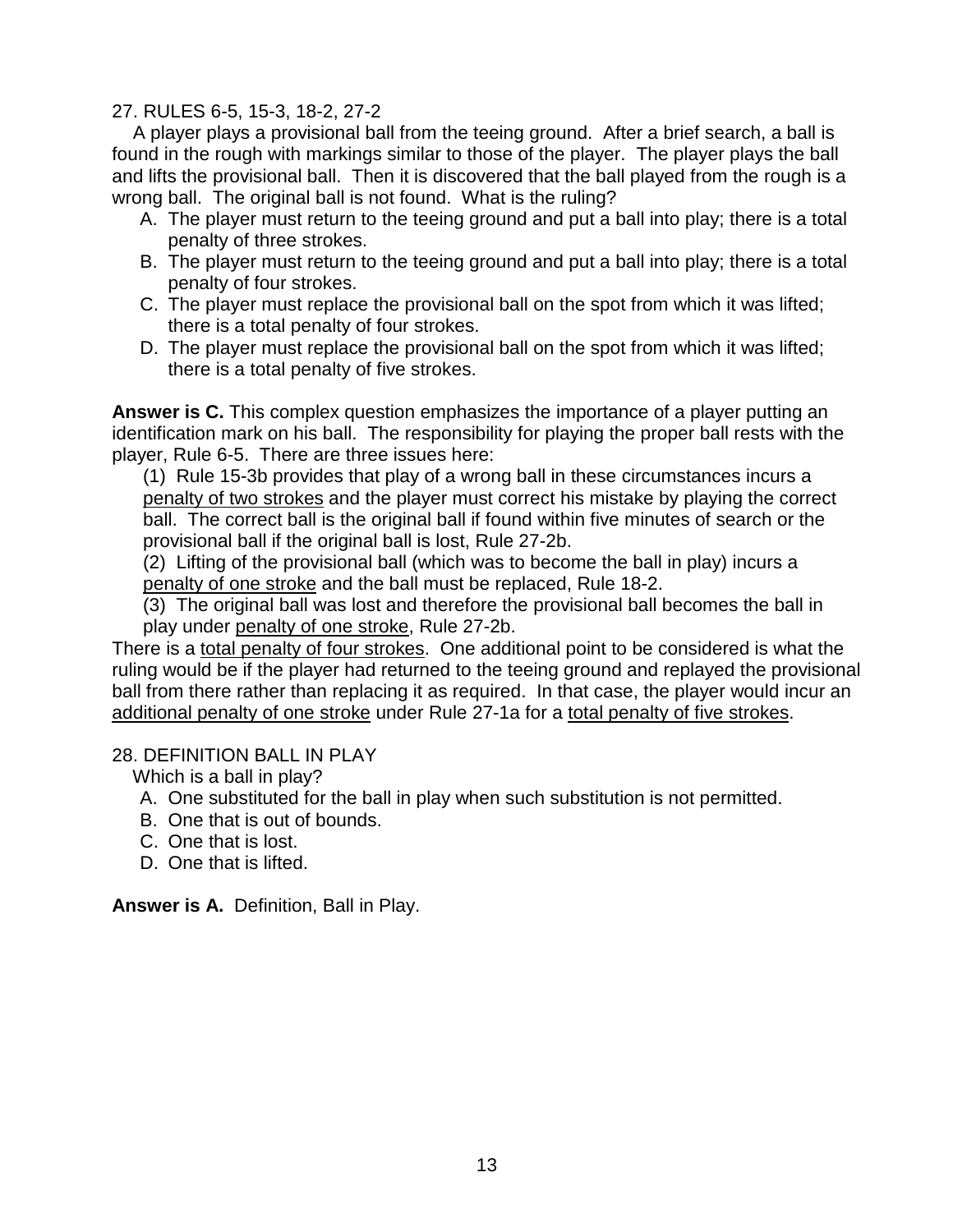### 29. RULE 12-1

Which is FALSE regarding a player's actions if the player's ball is in a water hazard?

- A. If the player's ball is believed to be covered by loose impediments to the extent that he cannot find or identify it, he may, without penalty, touch or move loose impediments in order to find or identify the ball.
- B. The player believes that the ball is lying in water; a club may be used to probe for it and if the ball is accidentally moved by the club, it must always be replaced.
- C. If a player has reason to believe a ball at rest is his and it is necessary to lift the ball in order to identify it, he may lift the ball without penalty, in order to do so.
- D. The player may touch or bend long grass but only to the extent necessary to find and identify the ball, provided that this does not improve the lie of the ball, the area of intended swing or stance or the line of play.

**Answer is B (FALSE).** The reason that choice B is FALSE is that the player is not required to replace the ball if the player elects to proceed under Rule 26-1. Choice B states that the ball MUST ALWAYS be replaced (without exception); the words MUST ALWAYS make the statement FALSE. Other choices are TRUE:

A. Loose impediments may be removed in this situation. If an excess is removed, there is no penalty and the ball must be re-covered so that only part of the ball is visible. However, if the ball is moved in the removal of loose impediments covering the ball, there is a one-stroke penalty and the ball must be replaced, Rule 12-1b. C. A ball in a hazard may be lifted for identification provided that it is at rest and it is necessary to lift it for identification. There is a specified procedure that must be followed and there may be a penalty if the procedure is not followed, Rule 12-2.

D. The player may touch or bend long grass, or the like but only to the extent necessary to find and identify it, provided that this does not improve the lie of the ball, the area of the intended swing or stance or the line of play, Rule 12-1.

One final point worth noting is where to look in the Rules of Golf for answers to this type of question involving certain procedures to be followed when a ball lies in a water hazard. Rule 12 Searching for and Identifying Ball contains permitted and prohibited searching procedures, Rule 13-4 Ball in Hazard; Prohibited Actions governs permitted and prohibited playing procedures and Rule 26-1 Water Hazards covers permitted relief procedures.

### 30. DEFINITION CASUAL WATER

Which is TRUE regarding casual water?

- A. Dew is casual water.
- B. Manufactured ice is casual water.
- C. Snow, natural ice and frost are either casual water or loose impediments at the option of the player.
- D. Casual water is any temporary accumulation of water on the course that is visible before or after the stance is taken and is not in a water hazard.

**Answer is D (TRUE).** Definition, Casual Water.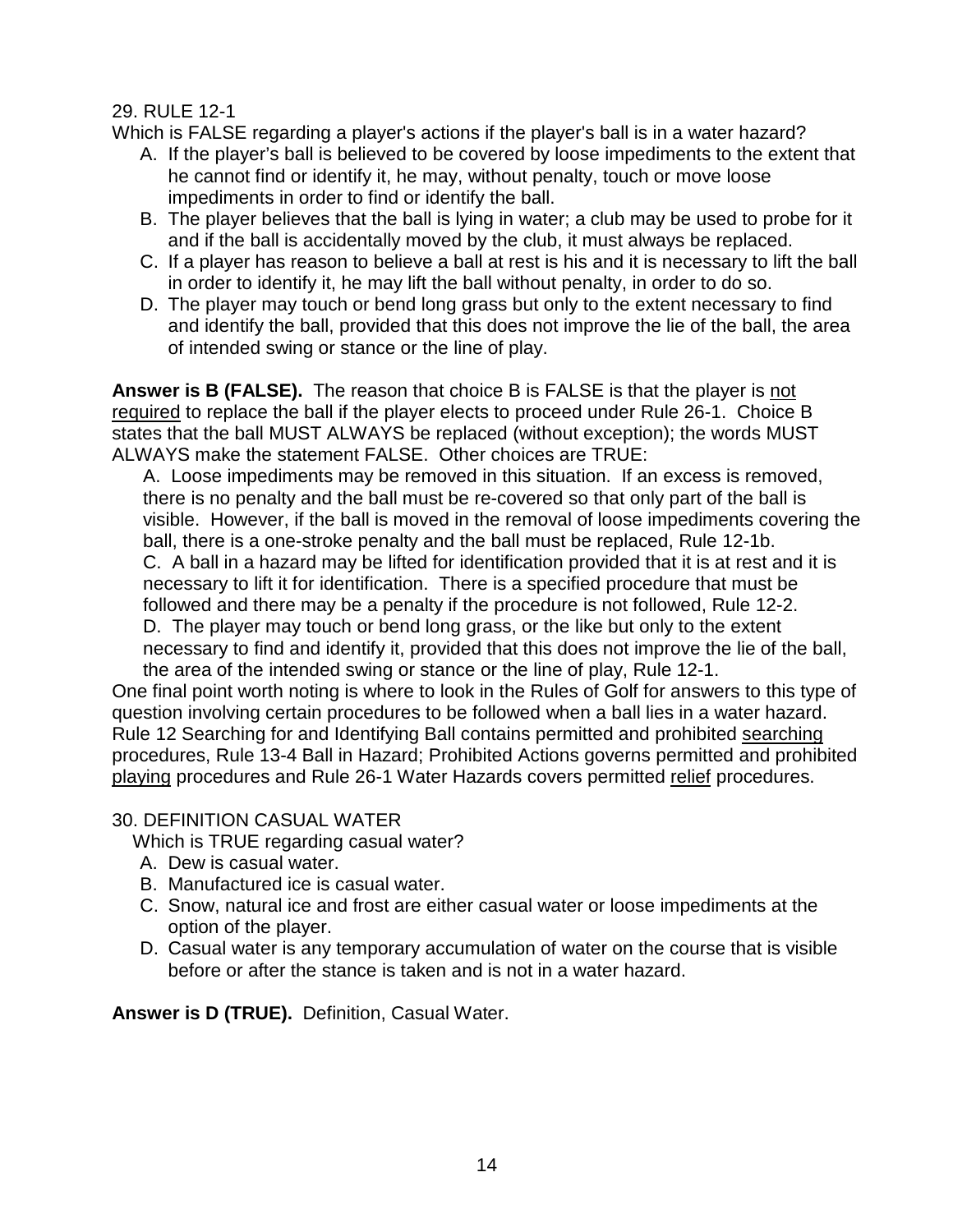### 31. RULES 13-4 EXCEPTION, 18-2

 A player's ball lies buried in a large bunker. After the player's first stroke in the bunker, the ball comes to rest 10-yards away in another part of the bunker. The player rakes the area where the ball originally lay and carries the rake to the ball's new position. There, the player accidentally drops it, causing the ball to move without altering the original lie. Replacing the ball where it lay before being moved, the player plays out of the bunker. What is the ruling?

- A. There is no penalty.
- B. There is a penalty of one stroke for accidentally causing the ball to move.
- C. There is a penalty of two strokes for replacing the ball after it was moved.
- D. There is a total penalty of three strokes for accidentally causing the ball to move and for raking the bunker.

### **Answer is B.** There are two issues here:

(1) At any time, the player may smooth sand or soil in a hazard provided this is for the sole purpose of caring for the course and nothing is done to breach Rule 13-2 with respect to his next stroke, Rule 13-4 Exception 2. Since the player's ball lies some distance from the smoothing and is not on his line of play, the player's actions do not breach Rule 13-2. There is no penalty for raking.

(2) There is a violation for accidentally causing the ball in play to move and the ball must be replaced, Rule 18-2. There is a penalty of one stroke.

### 32. RULE 24-2 NOTE 1

Two balls lie adjacent to a line defining a lateral water hazard. A's ball is outside the hazard and B's ball is inside the hazard. Inside the hazard, there is a large fixed iron stake that interferes with the swing and line of play of each player. Each player takes relief under the obstruction Rule and the balls are played. What is the ruling?

- A. There is no penalty.
- B. A incurs a penalty and B incurs no penalty.
- C. B incurs a penalty and A incurs no penalty.
- D. Both A and B incur a penalty.

**Answer is C.** A (ball not in water hazard) is entitled to relief without penalty under the obstruction Rule and B (ball in water hazard) is not. If a player's ball does not lie in a water hazard, the player is entitled to relief without penalty from an immovable obstruction regardless of the location of the obstruction. If a player's ball lies in a water hazard, the player is not entitled to relief without penalty from an immovable obstruction, Rule 24-2, Note 1. An interesting aspect of this situation is that should B lift his ball, drop it and play it, his procedures are governed by the water hazard Rule rather than the obstruction Rule, even though the player intends to follow the obstruction Rule. This is because the player has the authority to lift the ball with a penalty of one stroke under the water hazard Rule. That is, the water hazard Rule is the applicable Rule to B's situation and governs what penalties are applied, depending in part on where the ball is eventually dropped and played from.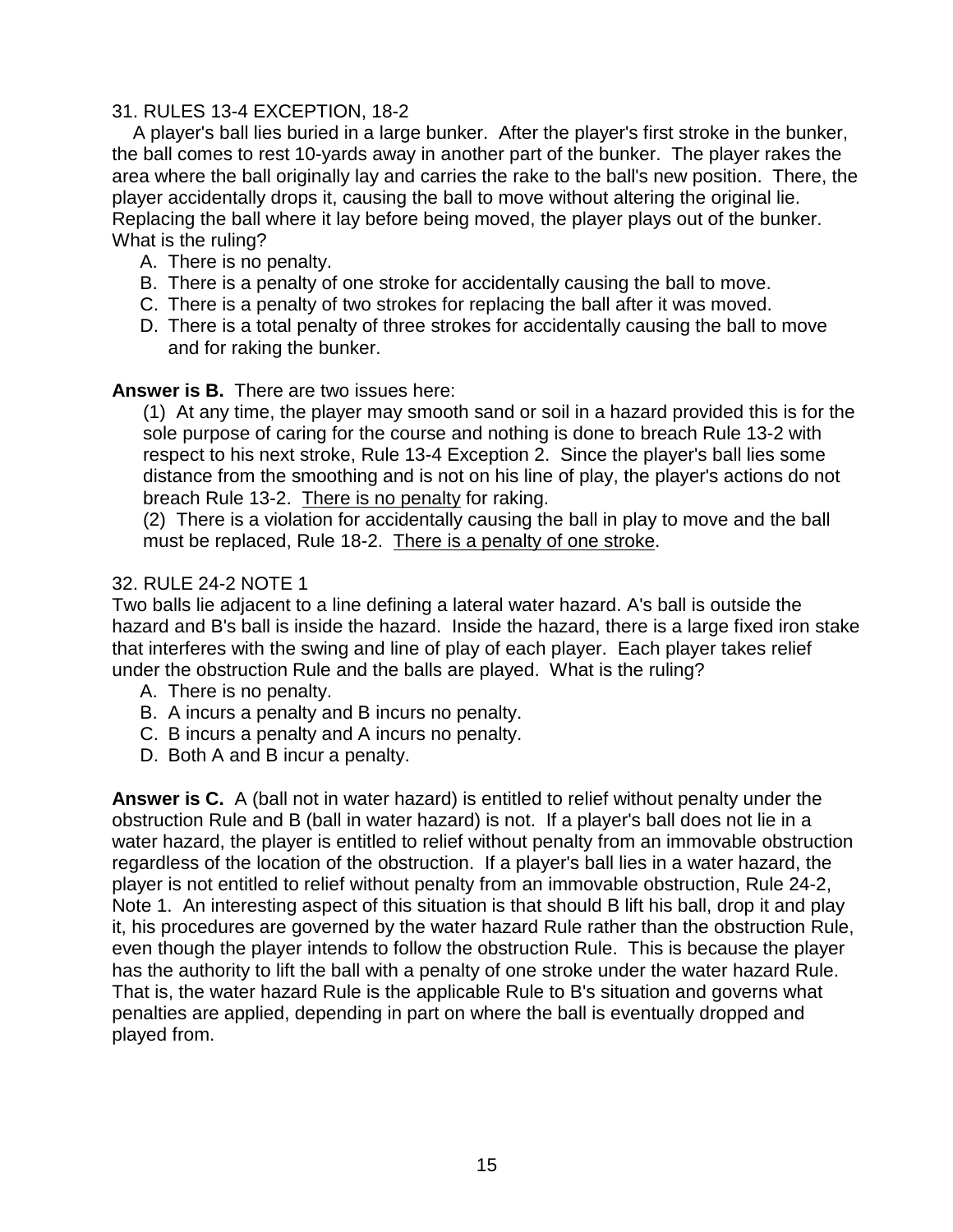### 33. RULE 20-3

A coach accidentally steps on a player's ball in the fairway and embeds it. What procedure MUST the player follow?

- A. Play the ball as it lies.
- B. Place the ball in the nearest lie most similar to the original lie that is not more than one club-length from the original lie, not nearer the hole and not in a hazard.
- C. Place the ball as near as possible to where it lay but not nearer the hole.
- D. Drop the ball as near as possible to where it lay but not nearer the hole.

**Answer is B (MUST).** The coach is an outside agency. Thus, this situation involves a ball in play moved by an outside agency where the original lie has been altered. The ball must be replaced, Rule 18-1. Since the lie is altered and the condition of the original lie is known, the procedure in choice B is correct, Rule 20-3b(i). The player would incur no penalty for proceeding accordingly. If the player were to proceed as described in the other choices and play the ball, the player would be in violation of Rule 18-1 and would incur a penalty of two strokes. If the player proceeds as in the other choices and wishes to correct the error before playing, the player may lift the ball and proceed correctly without penalty, Rule 20-6.

### 34. RULE 15-2

Which is TRUE regarding a player playing a wrong ball or a substituted ball?

- A. A wrong ball is played from a fairway; if the player corrects the error before playing from the next teeing ground, there is no penalty.
- B. A wrong ball is played from a fairway; if the player does not correct the error before playing from the next teeing ground, there is a penalty of two strokes.
- C. When not permitted, a player substitutes a ball for the ball in play; if the ball is played, there is a penalty of two strokes and the error must be corrected.
- D. A player incorrectly substitutes a ball; if the ball is played, there is a penalty of two strokes and the error may not be corrected.

**Answer is D (TRUE).** If a player substitutes another ball when not so permitted, it becomes the ball in play. Prior to playing the ball, the error may be corrected without penalty under Rule 20-6. After the incorrectly substituted ball is played, there is a penalty of two strokes and correction is not permitted, Rule 15-2. Other choices are FALSE:

A. As soon as a wrong ball is played, except for one moving in water in a water hazard, the player incurs a penalty of two strokes and must then correct the mistake by playing the correct ball, Rule 15-3b and Exception. The player must correct the mistake before playing from the next teeing ground, but the correction does not relieve the player of the penalty already incurred. Correction does, however, allow the player to avoid the penalty of disqualification that would follow if the player plays from the next teeing ground before correction.

B. If the player plays a wrong ball and fails to correct the mistake before playing from the next teeing ground, the player is disqualified, Rule 15-3b.

C. Once a player has played a stroke with an incorrectly substituted ball; the error may not be corrected. The substituted ball becomes the ball in play, Rule 15-2.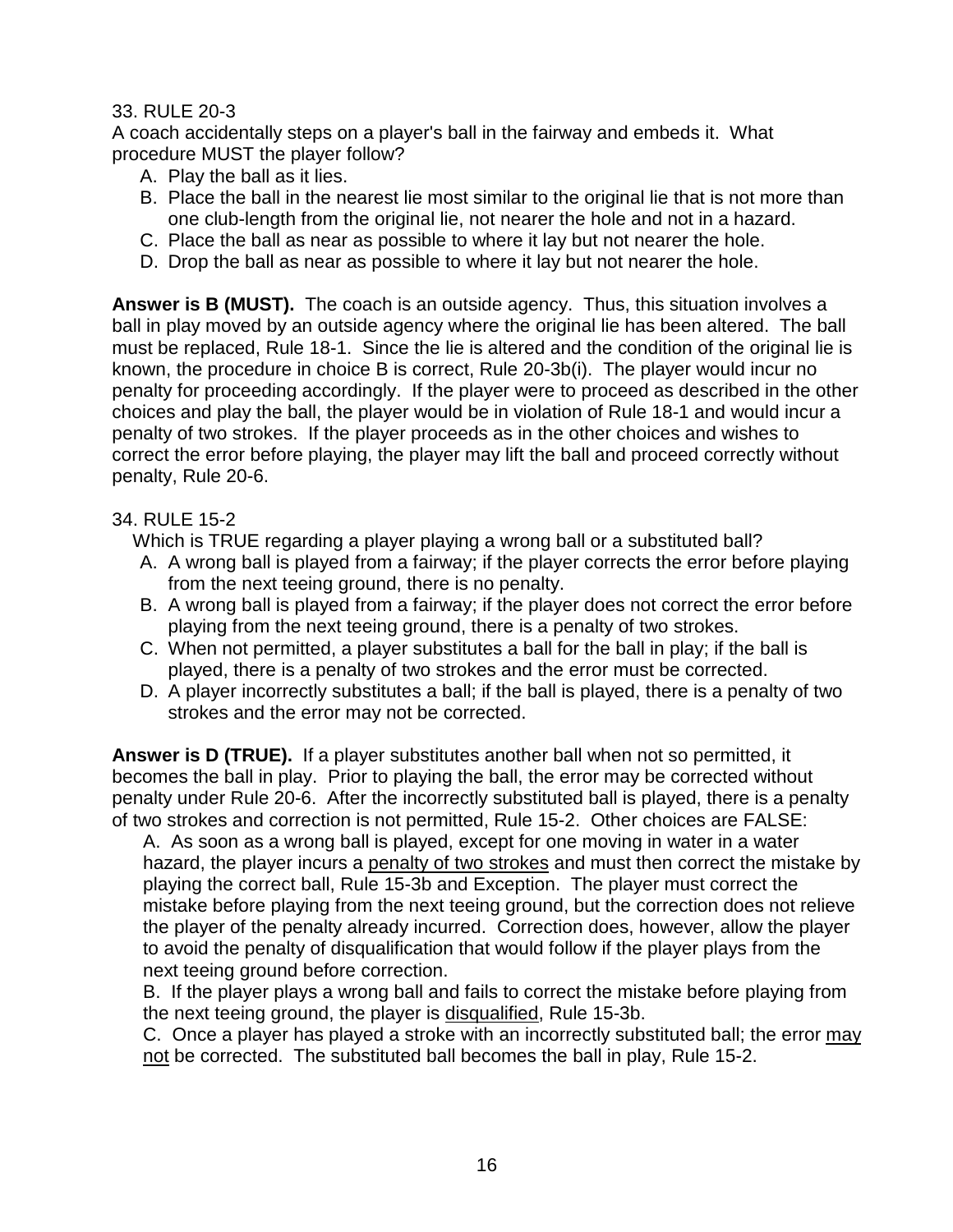### 35. RULE 26-1

Which is FALSE regarding water hazards?

- A. In order to treat a ball struck toward a water hazard as lost in the hazard, it must be known or virtually certain that the ball lodged in it.
- B. A ball is struck toward a water hazard and not found; in the absence of knowledge or virtually certainty that it is lost in the hazard, the lost ball Rule applies.
- C. If a ball lies in a water hazard, the player may play a ball as nearly as possible at the spot from which the original ball was last played.
- D. If a ball is lifted from a water hazard in taking relief, it may not be cleaned before it is dropped.

**Answer is D (FALSE).** When a ball is lifted under the water hazard Rule, the ball may be cleaned and put into play under the water hazard Rule or another ball may be substituted, Rule 26-1. Other choices are TRUE:

A. A player may not judge the ball to be in a water hazard just because the player thinks the ball may be in the water hazard. For the player to treat it as lost in the water hazard, the evidence must be overwhelming that the ball is lost there.

B. When a ball is lost, in the absence of knowledge or virtually certainty that it is lost in the hazard, then the player's only option is to proceed under the lost ball Rule with a penalty of stroke and distance, Rule 26-1.

C. This is one of the two options under which the player may proceed under the water hazard Rule. The other option is for the player to drop a ball behind the water hazard, keeping the point at which the original ball last crossed the margin of the water hazard directly between the hole and the spot on which the ball is dropped.

# 36. RULES 13-2, 13-4

 A tee shot on a par-3 hole comes to rest on a severely sloping bank inside a water hazard. When taking a stance, the player pushes up sand on the downhill side of the ball to create a level stance. Before playing the stroke, the player stumbles and sticks a club in the sand to prevent falling. During the backswing for the stroke, the club removes a small mound of sand behind the ball. The player plays the ball out of the hazard into the hole. What is the player's score for the hole?

- A. 2.
- B. 4.
- C. 6.
- D. 8.

**Answer is C.** There are three issues here:

(1) A player is entitled to place both feet firmly in taking a stance, but the player must not build a stance. Pushing up sand so that the stance is level is building a stance; there is a penalty of two strokes, Rule 13-3.

(2) A player may touch the ground in a hazard to prevent falling with a club or otherwise; there is no penalty, Rule 13-4 Exception 1.

(3) The player may not touch the sand in the hazard during the backswing for the stroke; there is a penalty of two strokes, Rule 13-4b.

The player made a total of two strokes at the ball in play and incurred a total penalty of four strokes for a score of six for the hole.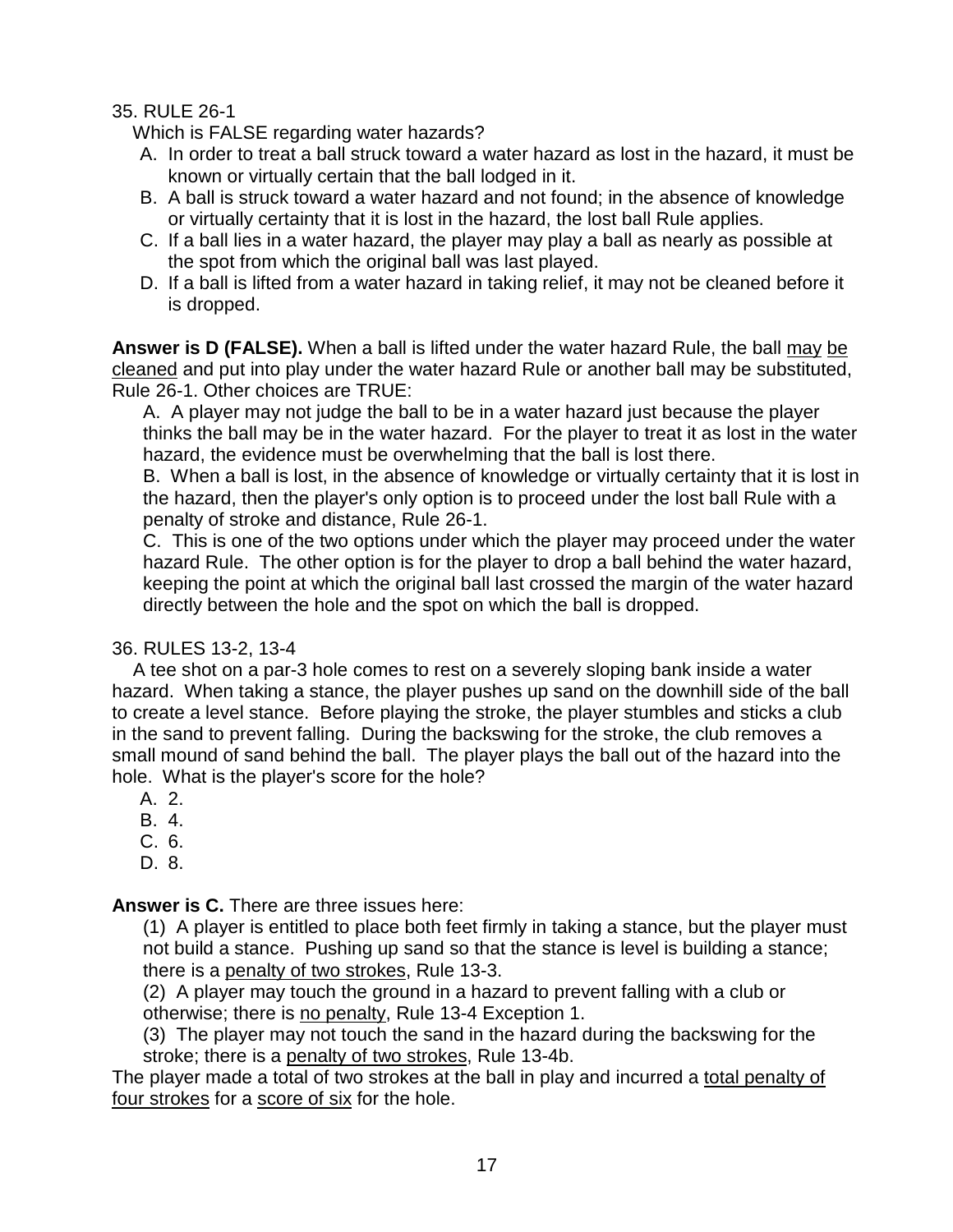## 37. RULE 25-1

Which is FALSE regarding abnormal ground conditions?

- A. A player should determine the nearest point of relief by using the club with which he would have made his next stroke if the condition were not there to simulate the address position, direction of play and swing for such a stroke.
- B. When a ball lies on a putting green, there is no relief without penalty from such a condition on the putting green intervening on the line of putt.
- C. When a ball lies in a water hazard, there is no relief without penalty from interference by an abnormal ground condition.
- D. A ball may be cleaned without penalty when it is lifted and relief is taken from an abnormal ground condition.

**Answer is B (FALSE).** Through the green and in a hazard, there is no relief for intervention from an abnormal ground condition; however, when the ball lies on the putting green, Rule 25-1b permits relief without penalty when such a condition on the putting green or elsewhere intervenes on the line of putt. Other choices are TRUE:

A. The Rules suggests (should determine) this procedure to determine accurately the nearest point of relief when following relief procedures of the abnormal ground conditions Rule. The specific text is in the Note to the definition of the nearest point of relief.

C. There is no relief without penalty from interference by an abnormal ground condition if a ball is in a water hazard, Rule 25-1 Note 1. However, if a ball lies outside the water hazard and the abnormal ground condition that causes interference is in the water hazard, the player is entitled to relief.

D. The ball may be cleaned when lifted under Rule 25-1b.

### 38. RULE 3-3

 A movable water hazard stake interferes with the swing of a player whose ball is in the hazard. The player plays the ball as it lies without removing the stake. Then, a coach says that it is permissible to move the stake under the obstruction Rule. The player announces his decision to invoke Rule 3-3 (second ball played when in doubt as to procedure in stroke play). The player also announces which ball he wishes to count. The player moves the stake and plays a second ball from the spot where the original ball lay. What is the ruling?

- A. There is no penalty; the score with the original ball counts.
- B. There is no penalty; the score with the second ball counts.
- C. The player incurs a penalty of two strokes for playing a second ball because it was played after the doubt had arisen; the score with the original ball counts.
- D. The player incurs a penalty of two strokes for playing a second ball because the stroke was played after the doubt had arisen; the score with the second ball counts.

**Answer is A.** The coach was correct in that the stake was a movable obstruction; however, since the player played the original ball as it lay before there was doubt, the second ball Rule was not available. There is no penalty for having played the second ball under Rule 3-3, but the score with the original ball counts, Rule 3-3a.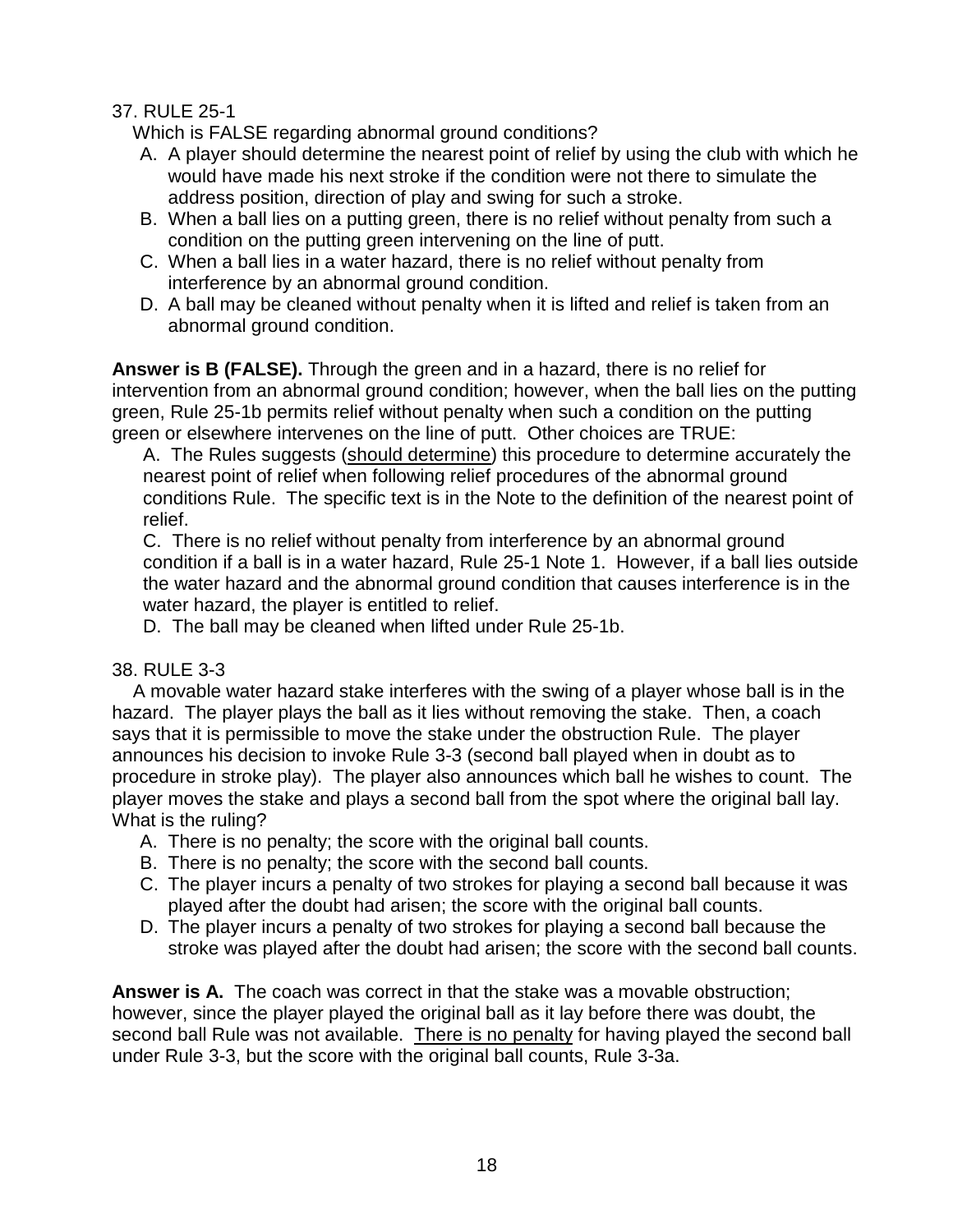### 39. RULE 20-2

Which is FALSE regarding a situation where the player is required to drop a ball?

- A. If any other person than the player drops the ball and the player plays it, there is a penalty of one stroke.
- B. If the player drops the ball in an improper manner and plays it, there is a penalty of one stroke.
- C. If the dropped ball strikes the player's foot on each of the first two drops, there is no penalty and the ball must be re-dropped.
- D. If the dropped ball touches the player's equipment after it strikes the ground, there is a penalty of one stroke and the ball must be re-dropped.

**Answer is D (FALSE).** The ball must be re-dropped but there is no penalty when the ball touches a player's equipment either before or after it strikes the ground, Rule 20-2a. Other choices as supported by and found in Rule 20-2a are TRUE:

A. If the Rules require a ball to be dropped in a given situation, only the player of the stroke may drop the ball; if any other person drops the ball and it is played by the player, then there is a penalty of one stroke.

B. If the ball is not dropped in the prescribed manner and the player plays it, there is a penalty of one stroke.

C. There is no penalty for a dropped ball striking either the player or the player's equipment and the ball must be re-dropped without limit to the number of times.

# 40. RULE 25-1

 A bunker is entirely covered with casual water to a shallow depth. The player's ball lies in the water within reach near the edge of the bunker. What is the ruling?

- A. The ball may be lifted and dropped without penalty in the bunker as near as possible to the spot where the ball lay, but not nearer the hole, on a part of the course that affords maximum available relief from the casual water.
- B. A substituted ball may be dropped without penalty in the bunker as near as possible to the spot where the ball lay, but not nearer the hole, on a part of the course that affords maximum available relief from the casual water.
- C. The ball may be lifted and dropped without penalty outside the bunker keeping the point where the ball lay between the hole and the spot where the ball is dropped.
- D. A substituted ball may be dropped without penalty outside the bunker keeping the point where the ball lay between the hole and the spot where the ball is dropped.

**Answer is A.** To obtain relief without penalty from casual water, the ball must be dropped in the bunker. Since the bunker is completely covered with water, complete relief from the condition is not possible and the Rule requires that the ball must be dropped at the point of maximum available relief, Rule 25-1b (ii)(a). Other choices are incorrect (see Rule 25-1):

B. If it is not unreasonable to retrieve the ball, the player must do so. In this case, it is not unreasonable to retrieve it; therefore, another ball may not be substituted.

- C. The ball may not be dropped outside the bunker without penalty.
- D. See choices B and C.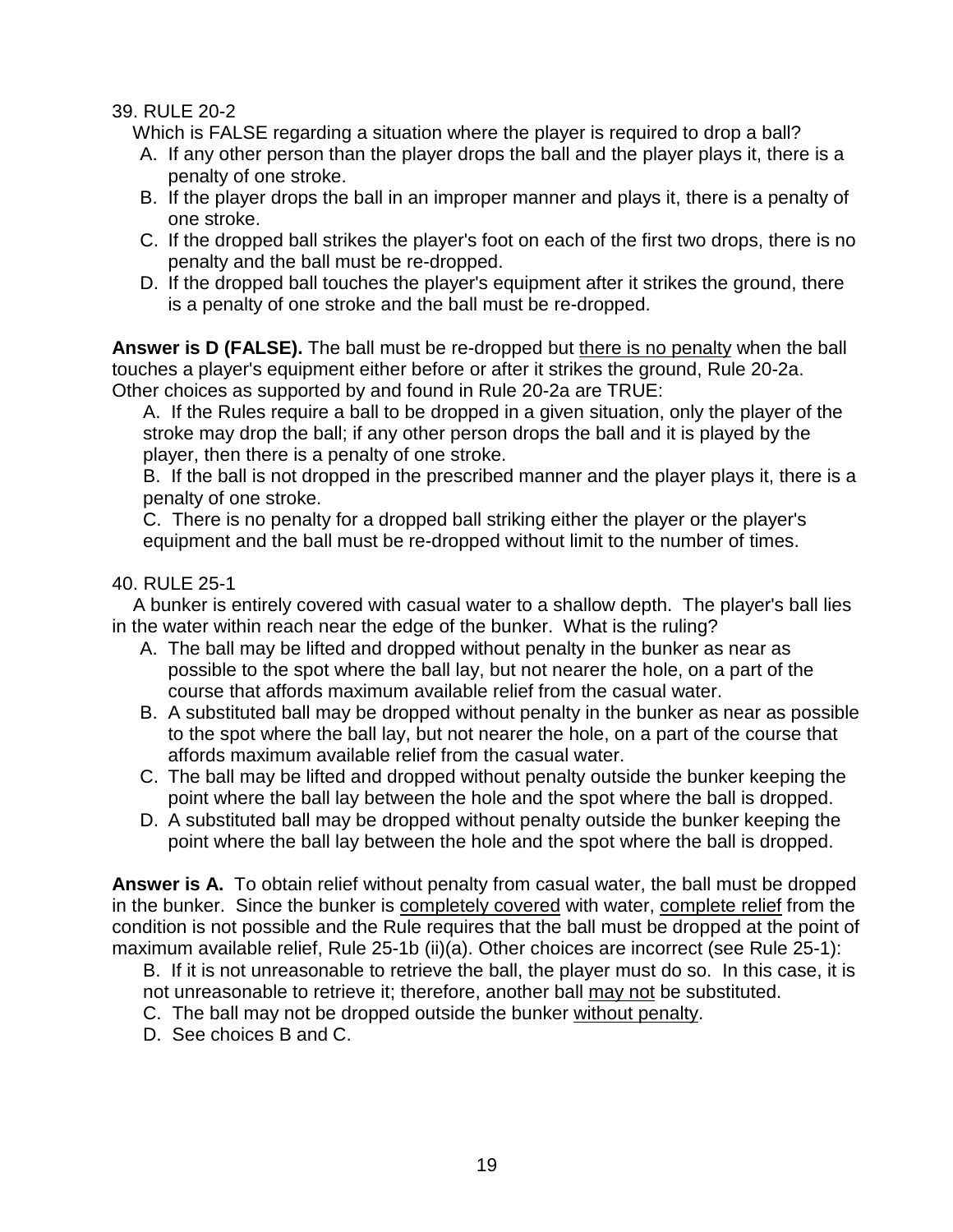# 41. DEFINITION ABNORMAL GROUND CONDITIONS

Which is NOT an abnormal ground condition?

- A. Casual water in a bunker.
- B. A hole or a cast out of bounds made by a mole.
- C. A runway in the rough made by a reptile.
- D. Ground under repair in a water hazard.

**Answer is B (NOT).** Definition, Abnormal Ground Conditions.

### 42. DEFINITION WATER HAZARD

Which is TRUE regarding water hazards?

- A. Water hazards must be defined by red stakes or lines; lateral water hazards must be defined by yellow stakes or lines.
- B. The margin of a water hazard extends vertically upwards but not downwards.
- C. Stakes and lines defining the margins of water hazards are obstructions and are not in the hazard.
- D. A water hazard is any sea, lake, pond, river, ditch, surface drainage ditch or other open water course (whether or not containing water) and anything of a similar nature on the course.

**Answer is D (TRUE).** Definition, Water Hazard.

### 43. RULE 1-3

Which action results in a penalty of disqualification?

- A. Placing a golf bag next to the line of putt with the intent to deflect the wind.
- B. Agreeing with another player during a round not to hole out short putts.
- C. Making a stroke at a short putt and purposely deflecting the moving ball.
- D. Purposely deflecting a dropped ball before it comes to rest.

**Answer is B.** If two players, who know that the Rules require them to hole out on each hole, agree not to hole out by conceding short putts, they are agreeing to waive the Rules, which is a violation of Rule 1-3; the penalty is disqualification of the competitors concerned. Each of the other choices is a violation of Rule 1-2, Exerting Influence on Ball, for which there is a penalty of two strokes. None of the violations of Rule 1-2 is in itself a serious breach for which the Committee should impose a penalty of disqualification (see penalty statement to Rule 1-2).

### 44. DEFINITION EQUIPMENT

Which is FALSE regarding the definition of equipment?

- A. Any ball that the player has played at the hole being played is not equipment.
- B. Anything used, worn, held or carried by the player is equipment.
- C. Any small object, such as a coin or a tee, when used to mark the position of the ball is not equipment.
- D. Any small object, such as a coin or a tee, when used to mark the extent of an area in which a ball is to be dropped is not equipment.

**Answer is B (FALSE).** Definition, Equipment (hint: look at the two exceptions there)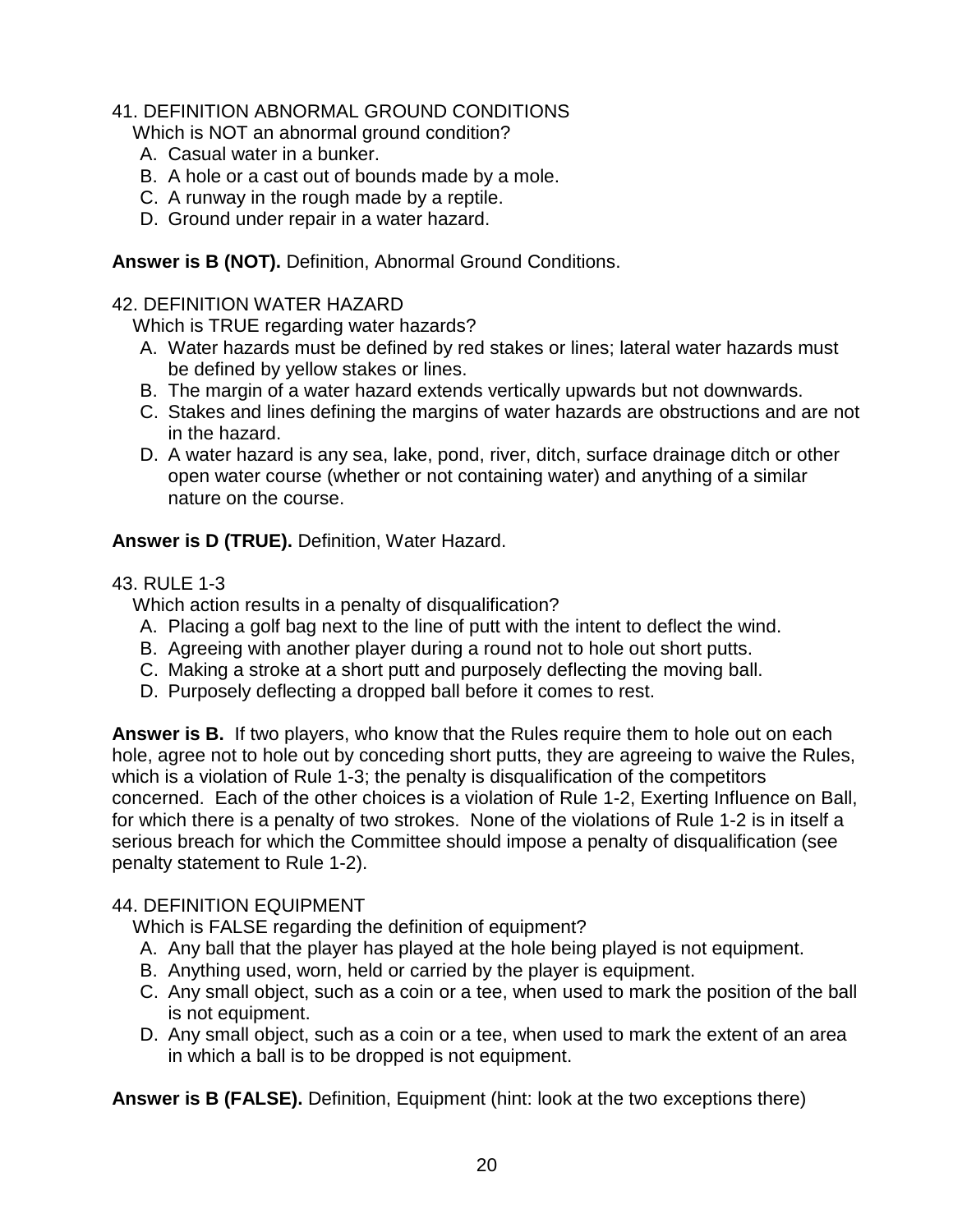### 45. RULE 24-3

 A player's ball is lost in a pump house that lies in the rough in bounds. What is the ruling?

- A. A ball must be played with a stroke and distance penalty under the lost ball Rule.
- B. A ball may be substituted and relief taken under any of the options of the unplayable ball Rule; the spot where the ball came to rest in the structure must be determined; the ball is deemed to lie there for the purpose of taking relief.
- C. A ball may be substituted and relief taken without penalty under the obstruction Rule; the spot where the ball came to rest in the structure must be determined and the ball is deemed to lie there for the purpose of taking relief.
- D. A ball may be substituted and relief taken without penalty under the obstruction Rule; the spot where the ball last crossed the outermost limits of the structure must be determined and the ball is deemed to lie there for the purpose of taking relief.

**Answer is D.** If a ball is lost in an immovable obstruction (e.g. a pump house), the player may take relief with a penalty of stroke and distance under the lost ball Rule. Alternatively, the player may take relief without penalty under the obstruction Rule. If the player elects the latter, the spot where the ball last crossed the outermost limits of the obstruction must be determined and, for the purposes of applying the obstruction Rule, the ball is deemed to lie at this spot, Rule 24-3b. The player may substitute another ball without penalty. Other choices are incorrect:

A. A ball MAY be played, not MUST be played, under the lost ball Rule.

B. When the ball is lost, only the stroke and distance option under the unplayable ball Rule is available (see question 5 above).

C. Where the lost ball came to rest in the obstruction is irrelevant to relief.

# 46. RULE 22

 On the fringe, A's ball interferes with B's play and B requests that A's ball be lifted. A marks the ball's position, lifting and cleaning it. B plays a stroke moving A's marker. A replaces the lifted ball ahead of the moved marker and plays it. What is the ruling?

- A. There is no penalty.
- B. There is a penalty of one stroke.
- C. There is a penalty of two strokes.
- D. There is a penalty of three strokes.

**Answer is C.** There are three issues here that should be reviewed in sequence:

(1) Under Rule 22-2, the ball was properly lifted by A at B's request because of interference with the play of B. Thus, for the lifting, there is no penalty.

(2) The ball was cleaned by A when the ball was lifted. This is a violation of Rule 21 for which there is normally a penalty of one stroke. However, if the player incurs a penalty for failure to act in accordance with Rule 22 (see next issue), no additional penalty under Rule 21 is applied, Rule 21 Exception. Thus, there is no additional penalty under Rule 21 (however, see next).

(3) Rule 22-2 requires that a ball lifted under the Rule be replaced. The ball was not replaced where it originally lay but placed on another spot and played; thus, for playing from a wrong place, the player incurs the general penalty of Rule 22; there is a penalty of two strokes.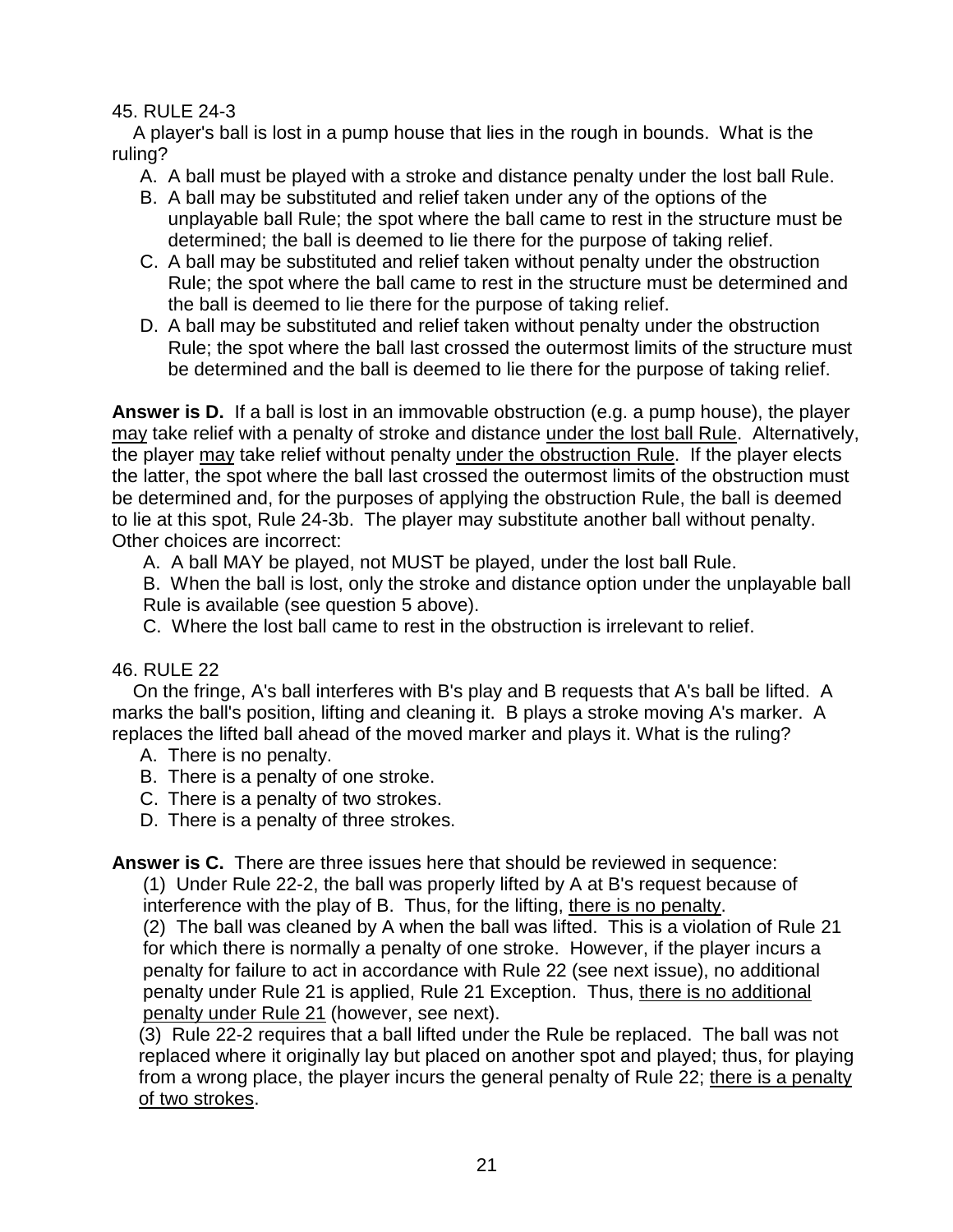# 47. RULE 8

Which is TRUE regarding advice and indicating the line of play or putt?

- A. During a suspension of play, a player may ask for advice from anyone in the competition and may also give advice to anyone in the competition.
- B. A player may position a coach close to the line of play for the purpose of indicating the line of play while the stroke is being made for a ball not on the putting green.
- C. When the player's ball is on the putting green, the player's coach may point out the line of putt during the stroke but the line must not be touched.
- D. When the player's ball is off the putting green, a mark may be placed with the player's knowledge to indicate the line of play and remain there during the stroke.

**Answer is A (TRUE).** The prohibition against giving advice or asking for advice applies only during the stipulated round, it does not apply during a suspension of play, Rule 8-1. Other choices are FALSE:

B. The player may not position anyone close to the line of play while the stroke is being made, Rule 8-2a.

C. If the Committee permits a team to appoint up to two persons to give advice and the coach is one of these persons, then the coach may point out a line of putt before the stroke; but this may not take place during the stroke, Rule 8-2b.

D. Any mark placed during the play of the hole with the knowledge of the player to indicate the line of play must be removed before the stroke is played, Rule 8-2a.

# 48. RULE 19-1

 A player's ball comes to rest in a moving maintenance vehicle in the fairway. The vehicle stops, the ball falls out and it comes to rest in the rough. What is the ruling?

- A. The ball must be dropped without penalty as near as possible to the spot where the vehicle was when the ball came to rest in it.
- B. The ball must be dropped without penalty as near as possible to the spot where the vehicle was when it stopped.
- C. The stroke is cancelled and must be replayed.
- D. It is a "rub of the green" and the ball must be played as it lies in the rough.

**Answer is A.** The maintenance vehicle is an outside agency. If a ball in motion after a stroke comes to rest in a moving outside agency, the player must, through the green, drop the ball, without penalty, as near as possible to the spot where the outside agency was when the ball came to rest in it, Rule 19-1a.

# 49. DEFINITION OBSTRUCTIONS

Which is TRUE regarding obstructions?

- A. Walls, fences and stakes defining out of bounds are obstructions.
- B. Artificial sides of roads and paths are not obstructions.
- C. Any part of an immovable artificial object out of bounds is not an obstruction.
- D. An integral part of the course is an obstruction.

**Answer is C (TRUE).** Definition, Obstructions.